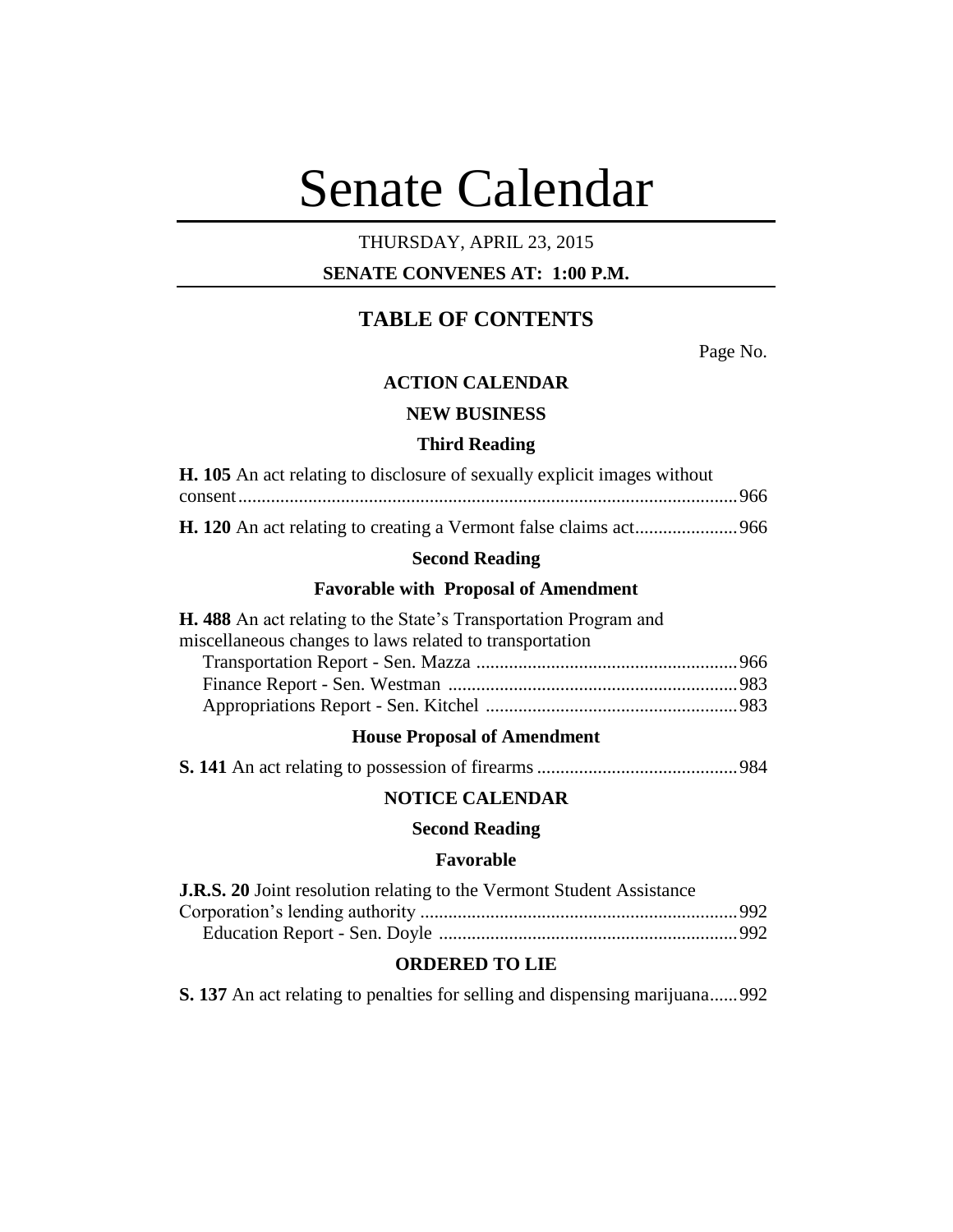## **CONCURRENT RESOLUTIONS FOR NOTICE**

| S.C.R. 16 (For text of Resolution, see Addendum to Senate Calendar for          |  |
|---------------------------------------------------------------------------------|--|
|                                                                                 |  |
| <b>H.C.R. 128-139</b> (For text of Resolutions, see Addendum to House Calendar) |  |
|                                                                                 |  |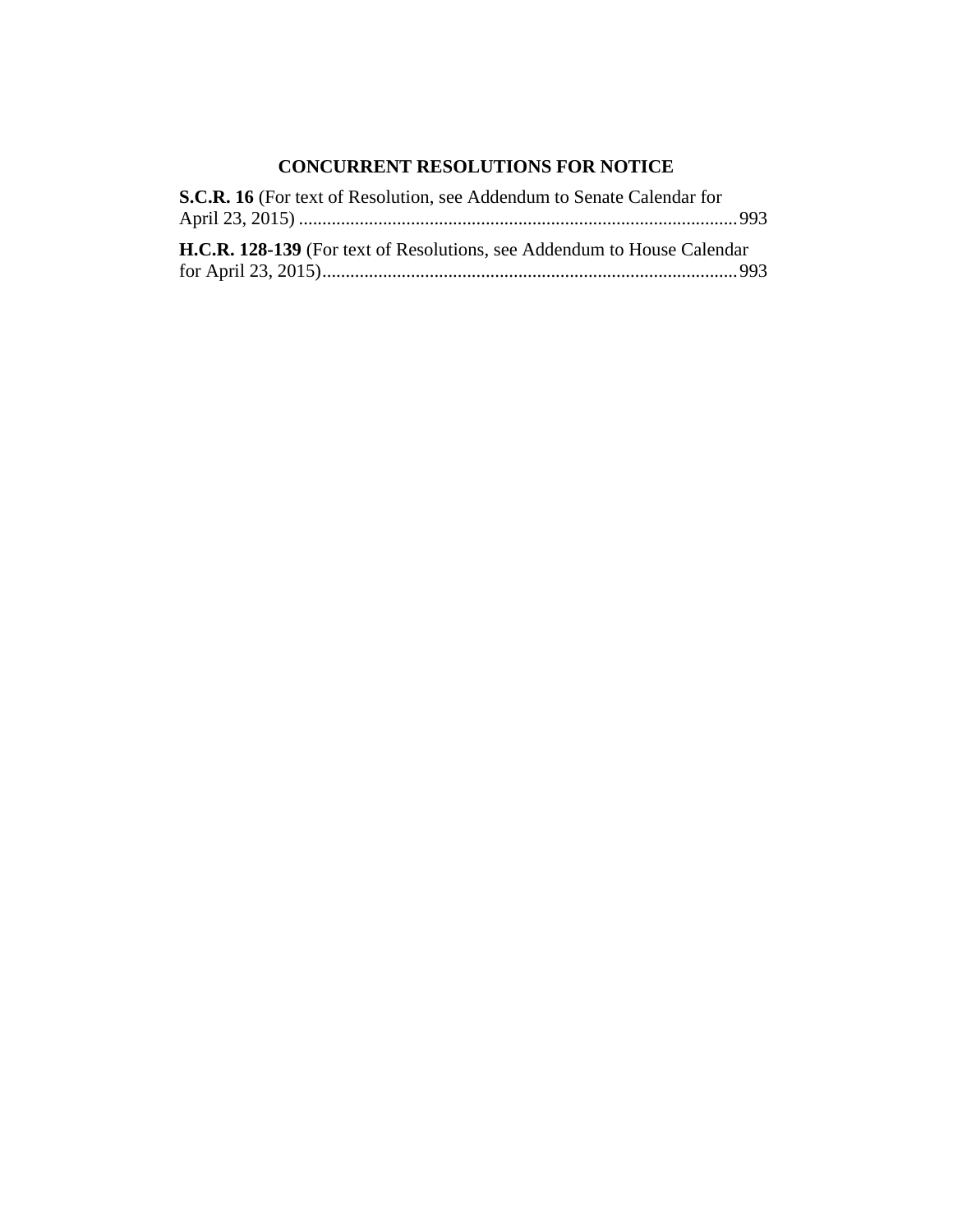#### **ORDERS OF THE DAY**

#### **ACTION CALENDAR**

#### **NEW BUSINESS**

#### **Third Reading**

#### **H. 105.**

An act relating to disclosure of sexually explicit images without consent.

#### **H. 120.**

An act relating to creating a Vermont false claims act.

#### **Second Reading**

#### **Favorable with Proposal of Amendment**

#### **H. 488.**

An act relating to the State's Transportation Program and miscellaneous changes to laws related to transportation.

#### **Reported favorably with recommendation of proposal of amendment by Senator Mazza for the Committee on Transportation.**

The Committee recommends that the Senate propose to the House to amend the bill by striking out all after the enacting clause and inserting in lieu thereof the following:

\* \* \* Transportation Program; Definitions \* \* \*

#### Sec. 1. TRANSPORTATION PROGRAM ADOPTED; DEFINITIONS

(a) The Agency of Transportation's proposed fiscal year 2016 Transportation Program appended to the Agency of Transportation's proposed fiscal year 2016 budget, as amended by this act, is adopted to the extent federal, State, and local funds are available.

(b) As used in this act, unless otherwise indicated:

(1) "Agency" means the Agency of Transportation.

(2) "Secretary" means the Secretary of Transportation.

(3) The table heading "As Proposed" means the Transportation Program referenced in subsection (a) of this section; the table heading "As Amended" means the amendments as made by this act; the table heading "Change" means the difference obtained by subtracting the "As Proposed" figure from the "As Amended" figure; and the term "change" or "changes" in the text refers to the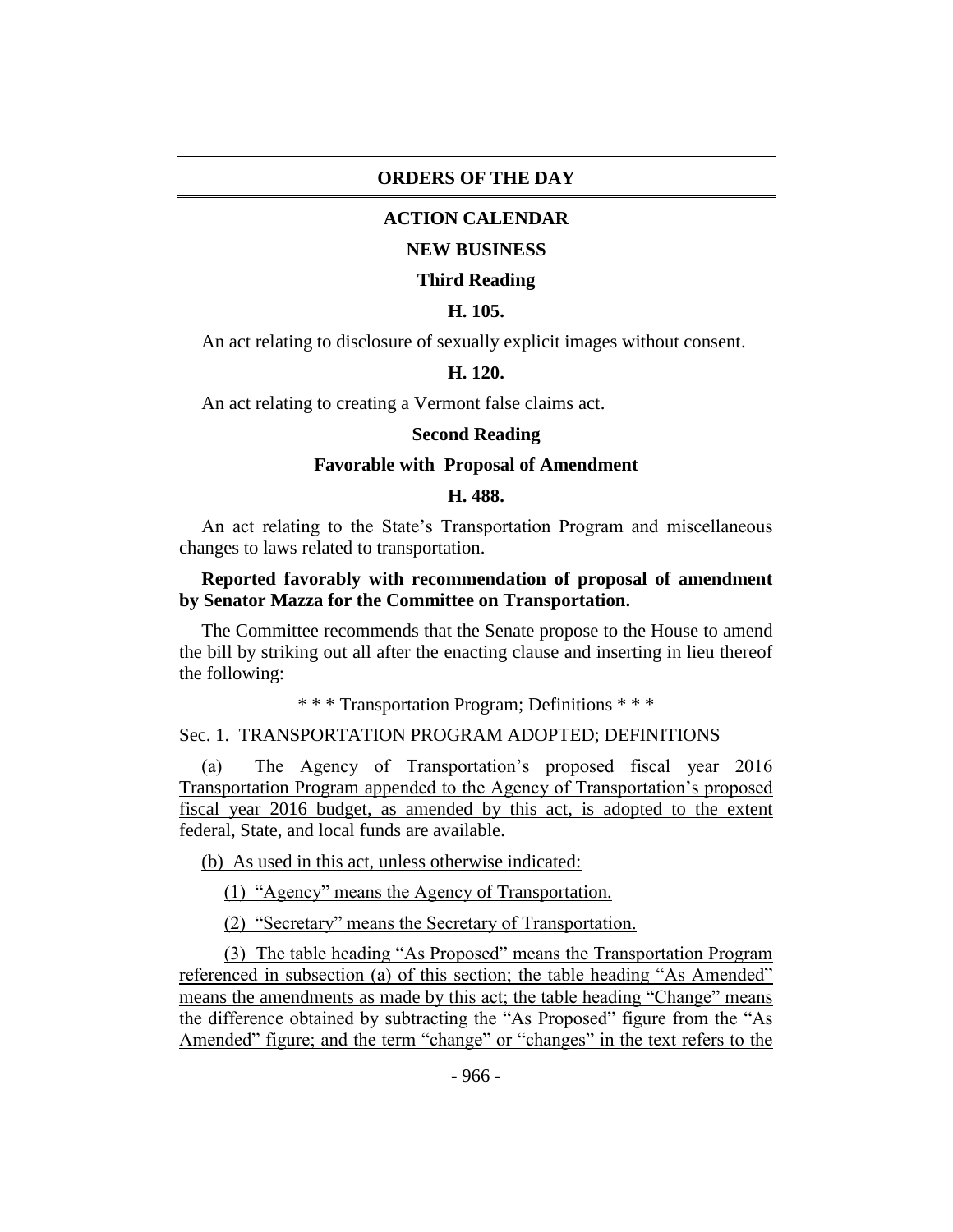project- and program-specific amendments, the aggregate sum of which equals the net "Change" in the applicable table heading.

(4) "TIB funds" or "TIB" refers to monies deposited in the Transportation Infrastructure Bond Fund in accordance with 19 V.S.A. § 11f.

\* \* \* Personnel-related Savings \* \* \*

Sec. 2. FISCAL YEAR 2016 PERSONNEL-RELATED SAVINGS

In addition to all other reductions in spending authority under this act, overall fiscal year 2016 Transportation Program spending is reduced by \$1,500,000.00 in transportation funds, to be achieved through a combination of personnel, labor, or consultant cost savings identified by the Secretary.

\* \* \* Program Development – Funding \* \* \*

Sec. 3. PROGRAM DEVELOPMENT – FUNDING

(a) Spending authority in Program Development in fiscal year 2016 is modified in accordance with this section. Among projects selected in the Secretary's discretion in accordance with subsection (b) of this section, the Secretary shall:

(1) increase project spending authority in the total amount of \$3,514,996.00 in transportation funds;

(2) reduce project spending authority in the total amount of \$6,600,000.00 in TIB funds; and

(3) reduce project spending authority in the total amount of \$12,340,016.00 in federal funds.

(b) In exercising his or her discretion to select projects on which spending will be reduced, the Secretary shall not delay a project that otherwise would proceed in fiscal year 2016, unless the full amount of the reduction required under subsection (a) of this section cannot be achieved from project savings or unforeseen delays that prevent a project from proceeding in fiscal year 2016. If a project that otherwise would have proceeded in fiscal year 2016 is delayed, the Secretary shall promptly notify:

(1) the House and Senate Committees on Transportation when the General Assembly is in session; or

(2) the Joint Transportation Oversight Committee and the Joint Fiscal Committee Office when the General Assembly is not in session.

\* \* \* Contingent Spending Authority \* \* \*

Sec. 3a. CONTINGENT SPENDING AUTHORITY; DELAYED PROJECTS AND PAVING PROGRAM PROJECTS OR ACTIVITIES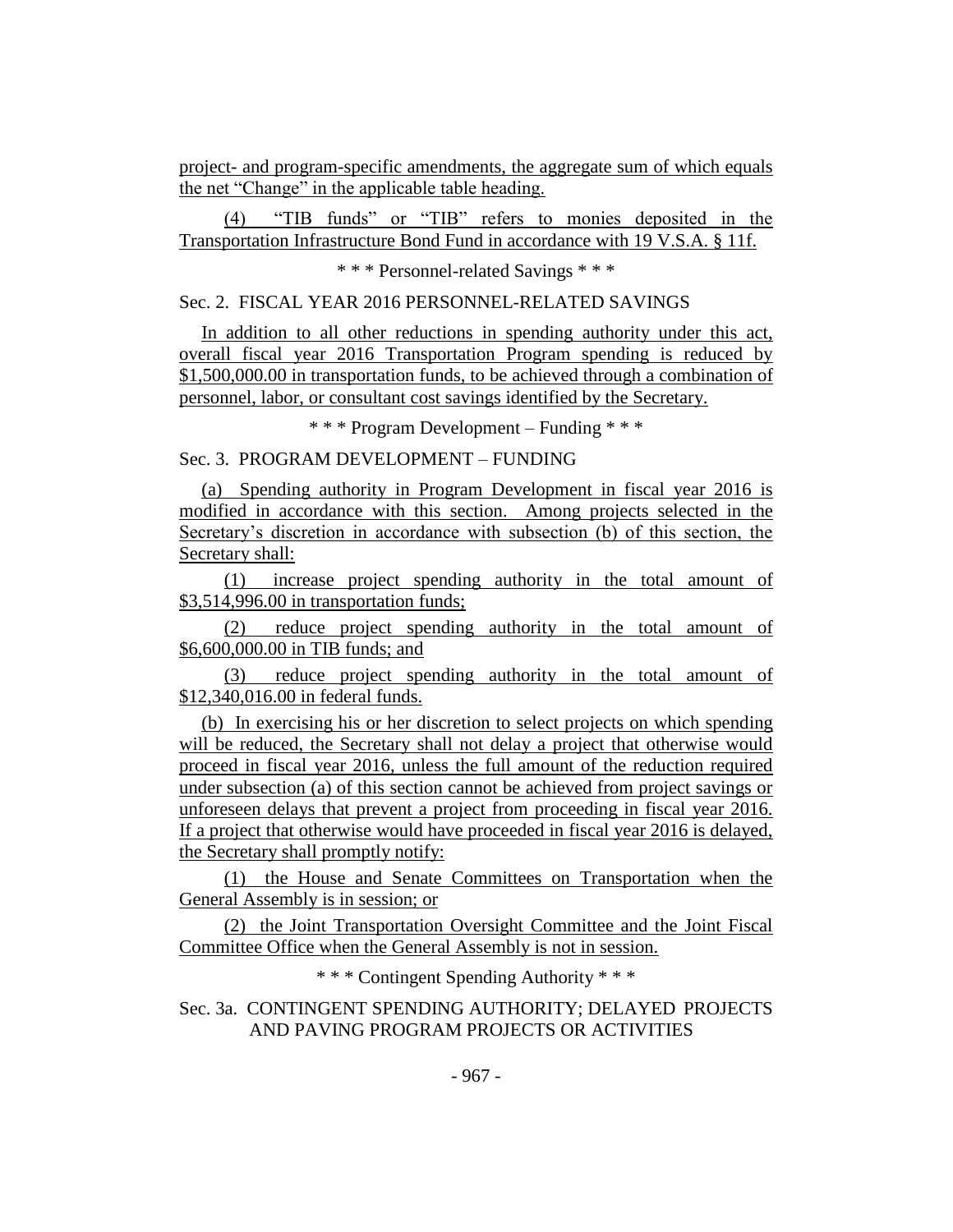## (a) As used in this section:

(1) The phrase "net balance" means an overall positive balance consisting of either the sum of any unreserved monies in the Transportation Fund and TIB Fund remaining at the end of fiscal year 2015, or the overall positive balance in either Fund at the end of fiscal year 2015 after subtracting any deficit in the other Fund.

(2) The phrase "net increase" means an overall increase in forecasted revenues under the July 2015 consensus revenue forecast over the January 2015 consensus revenue forecast for fiscal year 2016, consisting of either the sum of forecasted increases in Transportation Fund and TIB Fund revenues, or an overall increase in forecasted revenues after subtracting a forecasted downgrade in either Fund.

(b) Subject to the funding of the Transportation Fund Stabilization Reserve in accordance with 32 V.S.A. § 308a and to the limitations of 19 V.S.A. § 11f (Transportation Infrastructure Bond Fund), and notwithstanding 32 V.S.A. § 308c (Transportation Fund Balance Reserve), if any net balance exists at the end of fiscal year 2015, or if there is a net increase in the July 2015 consensus revenue forecast, up to a total amount of \$3,000,000.00 of the net balance and the net increase, and up to a total amount of \$12,000,000.00 in matching federal funds, is authorized for expenditure and is hereby appropriated to be used on a project that otherwise would be required to be delayed under Sec. 3 of this act.

(c) If the full amount of any net balance and net increase is not expended under subsection (a) of this section, the remaining amount is authorized for expenditure and is hereby appropriated to advance Paving Program projects or to increase Statewide Paving Program activities in the Transportation Program adopted under this act.

(d) If the Agency expends funds under the authority of this section, it shall notify the House and Senate Committees on Transportation when the General Assembly is in session, or the Joint Transportation Oversight Committee when the General Assembly is not in session.

\* \* \* Maintenance Program \* \* \*

Sec. 4. MAINTENANCE PROGRAM

(a) Total authorized spending in the Maintenance Program is amended as follows: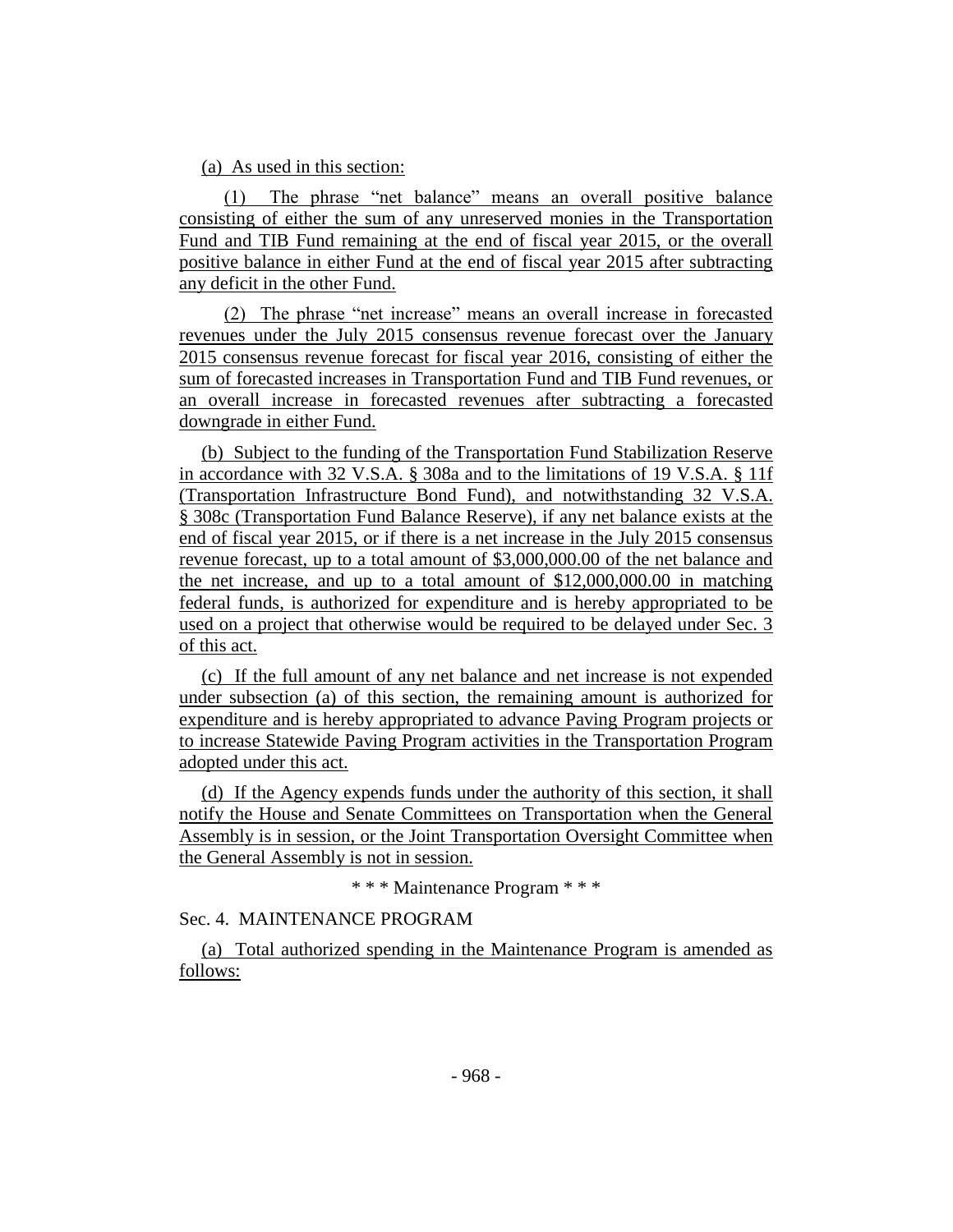| FY 16                         | <b>As Proposed</b> | As Amended | Change     |
|-------------------------------|--------------------|------------|------------|
| Personal services             | 43,784,445         | 43,784,445 | $\theta$   |
| Operating expenses 43,890,139 |                    | 43,190,139 | $-700,000$ |
| <b>Grants</b>                 | 95,000             | 95,000     | $\theta$   |
| Total                         | 87,769,584         | 87,069,584 | $-700,000$ |
| Sources of funds              |                    |            |            |
| State                         | 83,169,447         | 82,469,447 | $-700,000$ |
| Federal                       | 4,500,137          | 4,500,137  | $\Omega$   |
| Interdep't transfer           | 100,000            | 100,000    | $\Omega$   |
| Total                         | 87,769,584         | 87,069,584 | $-700,000$ |

(b) The reduction in authorized Maintenance Program spending under subsection (a) of this section shall be allocated among maintenance activities as specified by the Secretary.

\* \* \* Town Highway Structures \* \* \*

## Sec. 5. TOWN HIGHWAY STRUCTURES

Spending authority for Town Highway Structures Program is amended to read:

| FY 16            | As Proposed | As Amended    | Change    |
|------------------|-------------|---------------|-----------|
| <b>Grants</b>    | 6,333,500   | 9,483,500     | 3,150,000 |
| Total            | 6,333,500   | 9,483,500     | 3,150,000 |
| Sources of funds |             |               |           |
| <b>State</b>     | 6,333,500   | 9,483,500     | 3,150,000 |
| Federal          | $\theta$    | $\mathcal{O}$ | $\theta$  |
| Total            | 6,333,500   | 9,483,500     | 3,150,000 |

\* \* \* Town Highway Bridge Program \* \* \*

## Sec. 6. TOWN HIGHWAY BRIDGE PROGRAM; PROJECT CANCELLATION

Pursuant to 19 V.S.A. § 10g(h) (legislative approval for cancellation of projects), the General Assembly approves cancellation of the following project from the Town Highway Bridge Program candidate list: Fair Haven BO 1443 ( ) (scoping for BR2 on TH45).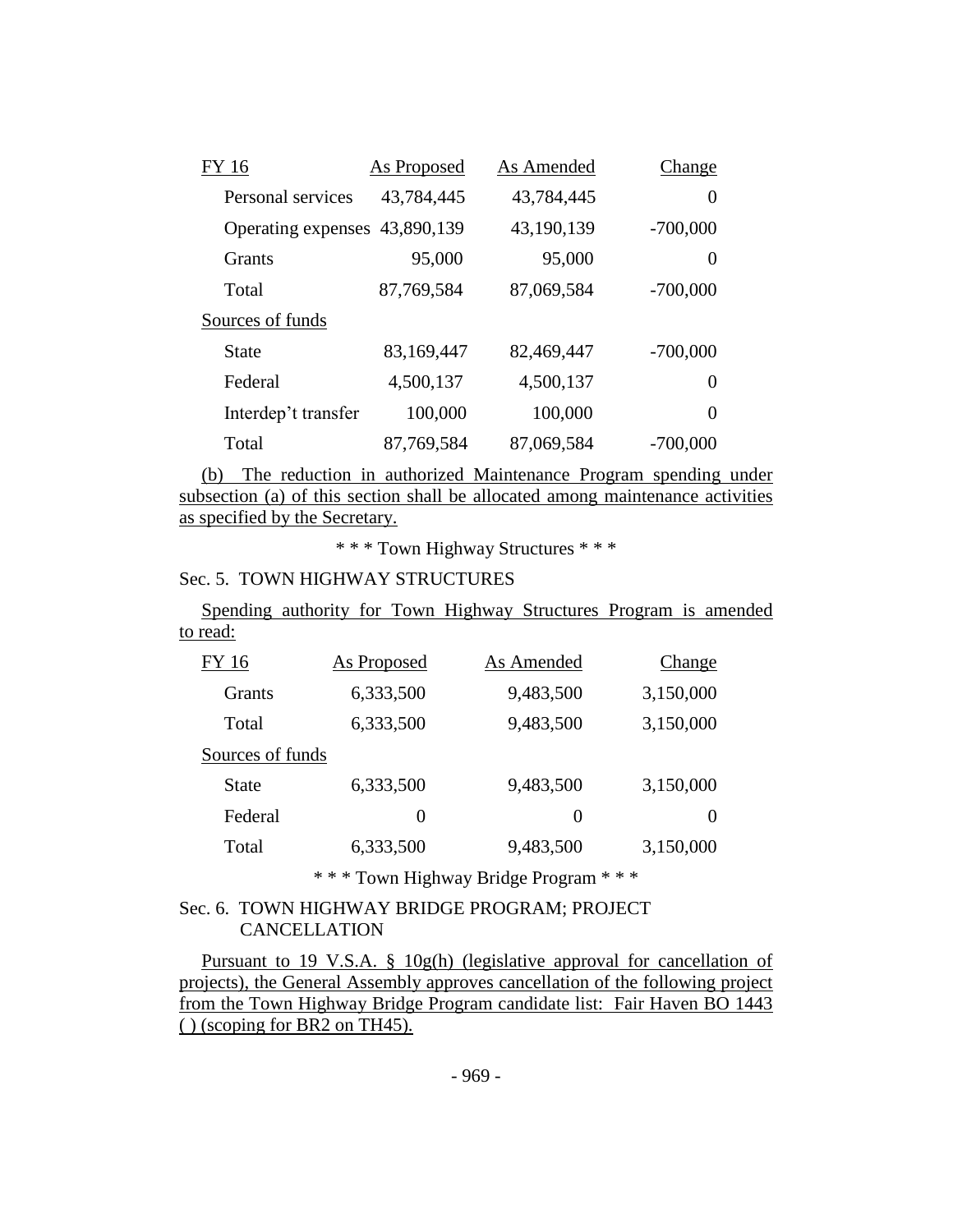#### \* \* \* Rest Areas \* \* \*

#### Sec. 7. REST AREAS PROGRAM; PROJECT CANCELLATION

Pursuant to 19 V.S.A. § 10g(h) (legislative approval for cancellation of projects), the General Assembly approves cancellation of the following Rest Areas Program project: Derby IM 091-3(8) (expansion of Derby I-91 rest area).

#### Sec. 8. REST AREAS PROGRAM; PROJECT ADDITION

The following project is added to the candidate list of the Rest Areas Program within the fiscal year 2016 Transportation Program: Derby IM 091-3 ( ) (rehabilitation of Derby I-91 rest area).

\* \* \* Central Garage \* \* \*

#### Sec. 9. TRANSFER TO CENTRAL GARAGE FUND

Notwithstanding 19 V.S.A. § 13(c), in fiscal year 2016, the amount of \$162,504.00 is transferred from the Transportation Fund to the Central Garage Fund created in 19 V.S.A. § 13.

\* \* \* Transportation Funding Analysis \* \* \*

## Sec. 10. AGENCY ANALYSIS OF TRANSPORTATION FUNDING

(a) The Agency shall identify and evaluate funding sources, other than motor vehicle fuel taxes, that will be sufficient to maintain the State's transportation system, accounting for State and federal policies that have and will continue to reduce motor vehicle fuel consumption. In conducting this analysis, the Agency shall:

(1) review current State and federal transportation funding sources and policies, as well as policies and trends that have and will continue to reduce motor vehicle fuel consumption;

(2) review and expand on the funding options contained in the report on transportation funding required by 2012 Acts and Resolves No. 153, Sec. 40; and

(3) review the actions of other states and provinces that have reduced or eliminated motor vehicle fuel taxes and replaced them with other funding sources.

(b) The Agency also shall identify and evaluate funding sources, other than local property taxes, to support the local share of increasing costs or the expansion of public transportation services statewide.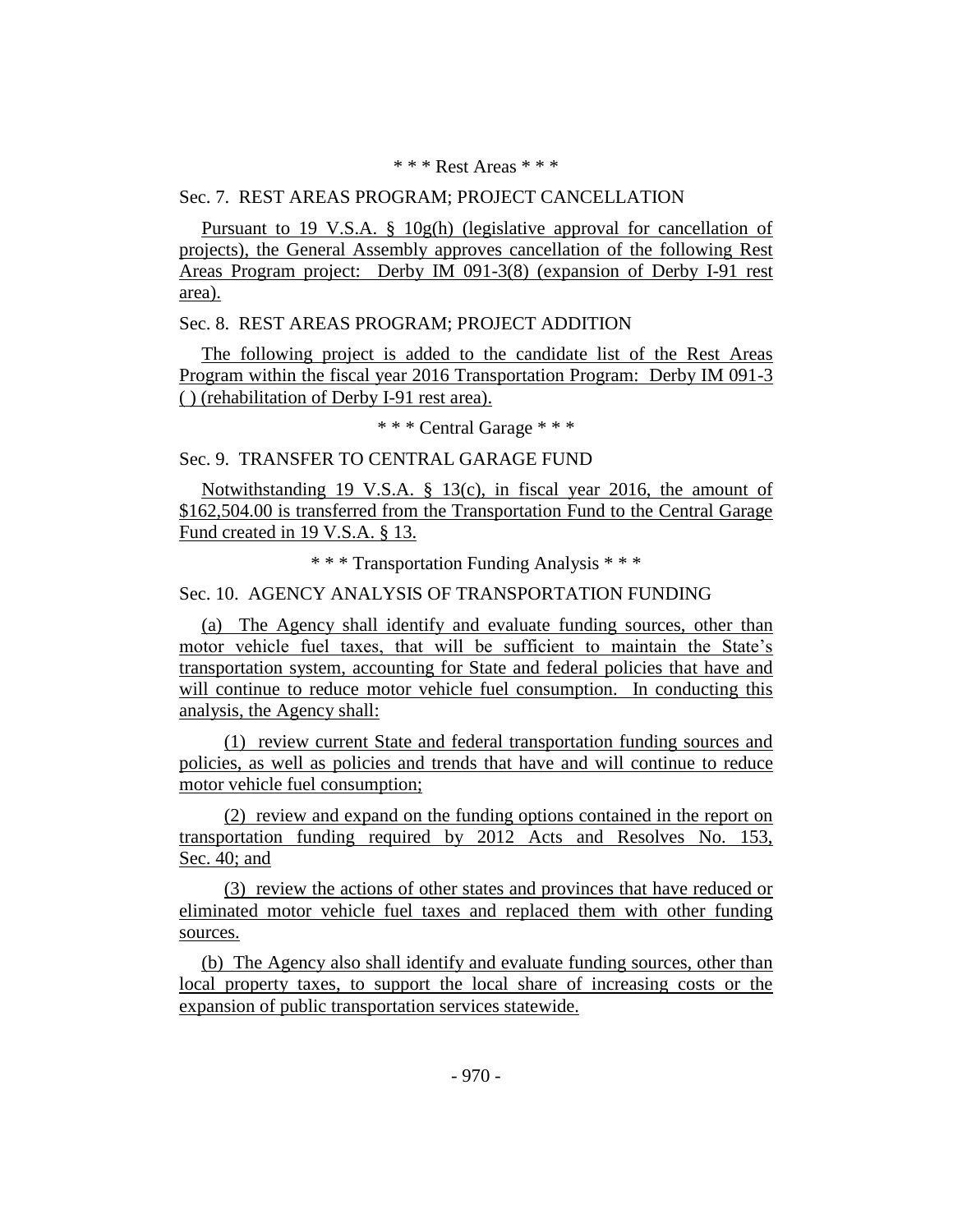(c) The Agency shall deliver a written report of its findings and any recommendations to the House and Senate Committees on Transportation on or before January 15, 2016.

\* \* \* Study of Commuter Rail and Bus Service \* \* \*

## Sec. 11. STUDY OF MONTPELIER TO ST. ALBANS COMMUTER RAIL SERVICE, ALBANY TO BENNINGTON TO MANCHESTER BUS **SERVICE**

(a) The Agency shall study the financial and operational feasibility of a commuter rail service in the corridor between St. Albans, Essex Junction, and Montpelier, with connecting service to Burlington, and shall report its findings and any recommendations to the House and Senate Committees on Transportation on or before January 15, 2017.

(b) The Agency shall study the expected benefits and costs to the State of Vermont, implementation steps, and timeline associated with various models for initiating and operating an Albany to Bennington to Manchester bus service, and shall report its findings and any recommendations to the House and Senate Committees on Transportation on or before January 15, 2016.

\* \* \* Review of Transportation Service Programs \* \* \*

Sec. 12. REVIEW OF TRANSPORTATION SERVICE PROGRAM

(a) The Agency, in consultation with the Agency of Human Services and interested stakeholders, shall review the Elders and Persons with Disability Transportation Program (E&D Program). In carrying out its review, the Agency shall analyze:

(1) the gap between current and projected E&D Program resources and needs over a 10-year time frame, on regional and statewide levels;

(2) regional transportation service delivery models and their adequacy in meeting E&D Program participant needs;

(3) opportunities to achieve efficiencies by coordinating E&D Program and other human services transportation programs, and obstacles to achieving such efficiencies;

(4) challenges that exist for partner organizations to raise local matching funds for transportation services;

(5) the current and expected impact of Medicaid waiver programs on the E&D Program; and

(6) existing and emerging technology and the potential role it could play in increasing service to elders and persons with disabilities.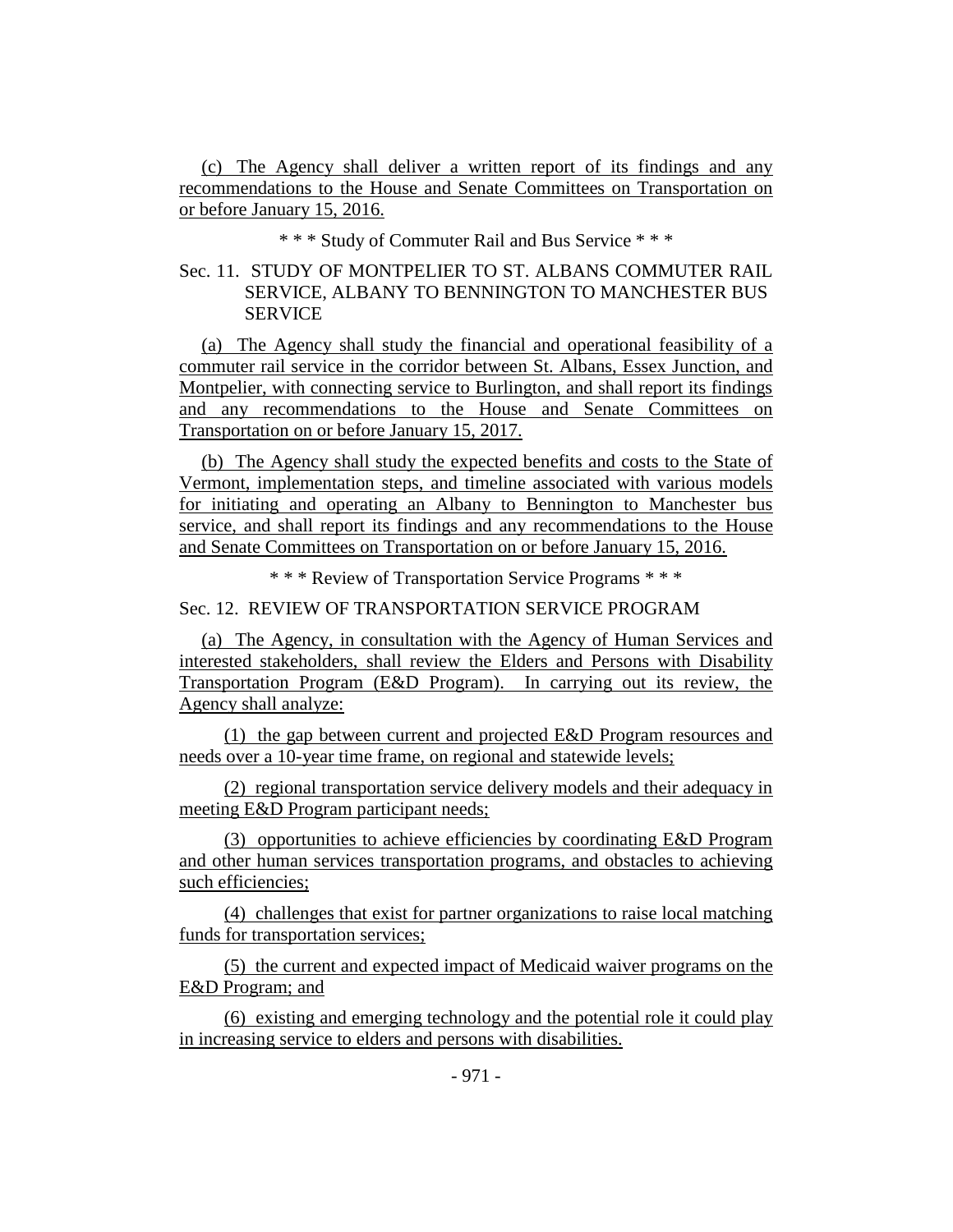(b) The Agency shall submit a written report of its findings and any recommendations to the House and Senate Committees on Transportation on or before January 15, 2016.

\* \* \* Authority of the Agency and Secretary \* \* \*

Sec. 13. 5 V.S.A. § 204 is amended to read:

## § 204. POWERS OF AGENCY GENERALLY

(a) To carry out the purposes of this part, the Agency of Transportation shall have power, subject to subsection (b) of this section:

(1) To contract in the name of the State with individuals, firms, or corporations, with officials of a town, city, or village, with officials of a group of either or both of such governmental units, with officials of another state, or with officials or agencies of the federal government to carry out the purposes of this part.

(2) To receive, manage, use, or expend, for purposes directed by the donor, gifts, grants, or contributions of any name or nature made to the State for the promotion or development of aeronautics or for aeronautics facilities. The authority granted in this subdivision shall be subject to the provisions of 32 V.S.A. § 5.

\* \* \*

Sec. 14. 5 V.S.A. § 206 is amended to read:

## § 206. COOPERATION WITH UNITED STATES; FEDERAL AND OTHER MONEYS MONIES RECEIVED; DEPOSIT, DESIGNATION, APPROPRIATION, AND DISBURSEMENT

(a) The agency Agency is authorized to cooperate with the government of the United States in the acquisition, construction, improvement, maintenance, and operation of airports and other navigation facilities in this state State, and to comply with the provisions of the laws or regulations of the United States for the expenditure of federal moneys monies upon airports and other air navigation facilities.

(b) It The Agency is authorized to accept, receive, and receipt for federal moneys monies and other moneys monies, either public or private, for and in behalf of this state State, appropriated to the Agency or that have been approved for receipt pursuant to 32 V.S.A. § 5 or 511.

(c) All moneys monies accepted for disbursement by the agency Agency pursuant to subsection (b) of this section shall be deposited in the state treasury State Treasury and, unless otherwise prescribed by the authority from which the money is received, kept in separate funds, designated according to the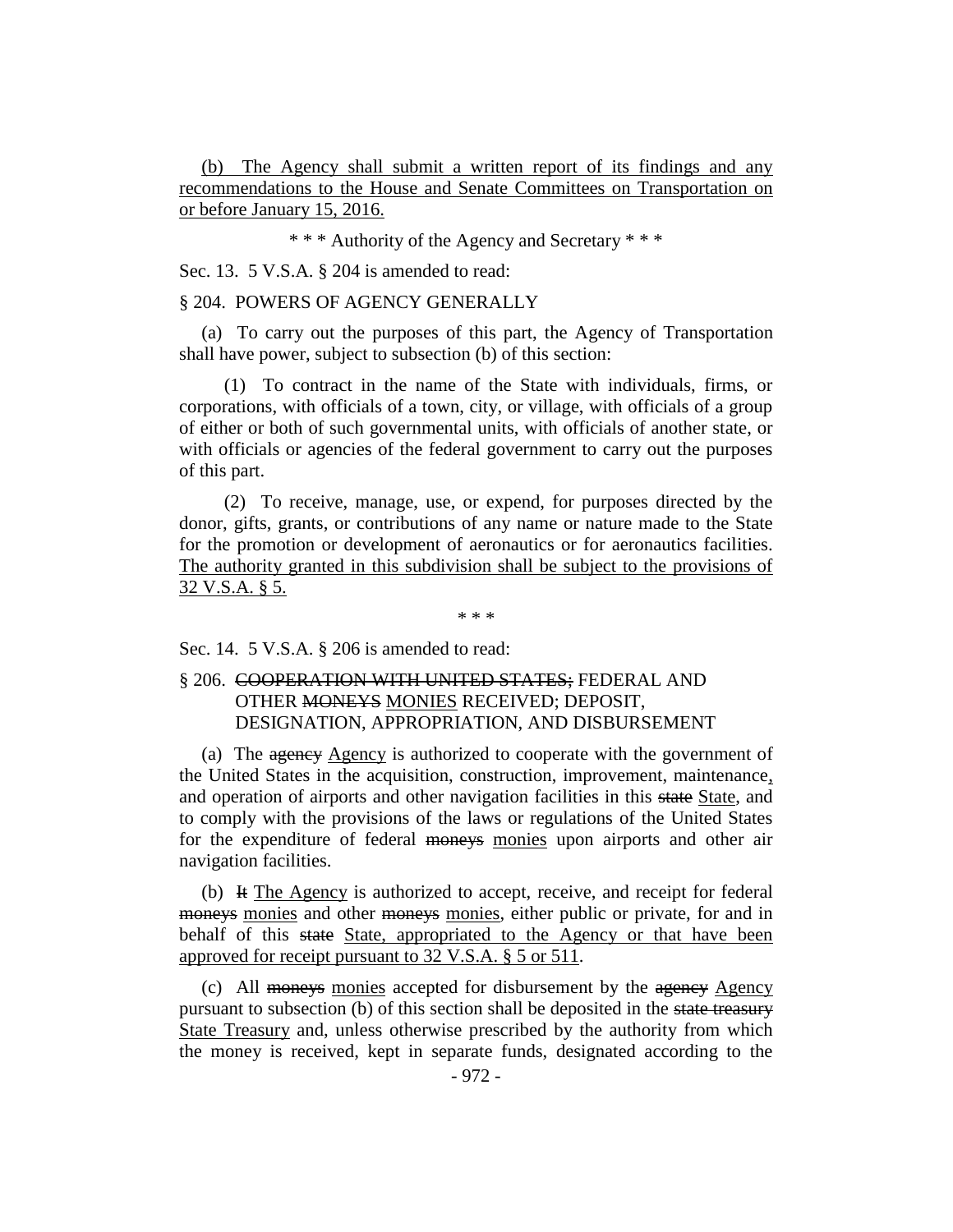purposes for which the moneys monies were made available, and held by the state State in trust for such purposes. All moneys are hereby appropriated for the purposes for which they were made available, to monies shall be expended for the purposes for which they were made available and in accordance with federal laws and regulations and with this chapter. The agency Agency is authorized, whether acting for this state State or as the agent of any of its municipalities, or when requested by the United States U.S. government or any agency or department of the United States U.S. government, to disburse such moneys monies for the designated purposes, but this shall not preclude any other authorized method of disbursement.

Sec. 15. 19 V.S.A. § 1502 is amended to read:

## § 1502. COOPERATION WITH COMPLIANCE WITH FEDERAL GOVERNMENT REQUIREMENTS; USE OF FEDERAL AID **MONEY**

(a) To effect the purposes of section  $1501$  of this title, the agency Agency may comply with federal rules and regulations, and may use so much of the funds appropriated to the Agency, or available to it pursuant to 32 V.S.A. § 5 or 511, for highway purposes as shall be necessary to secure aid from the federal government under the federal act specified in section 1501; and in addition may use further such sums as may be necessary for surveys, plans, specifications, estimates, and assistance necessary to carry out the provisions of this chapter.

(b) To carry out the transportation planning process required by the Intermodal Surface Transportation Efficiency Act of 1991 (the Act), Pub. L. No. 102-240, § 1024, 105 Stat. 1914, 1955 (1991) (now codified at 23 U.S.C. § 134), as may be amended, the governor Governor shall designate a metropolitan planning organization for any urbanized area of more than 50,000 population and may take other action necessary to ensure the state's State's compliance with the federal act Act and any federal regulations pertaining to the act Act. A designation of a metropolitan planning organization shall remain in effect until revoked by the governor Governor.

Sec. 16. 19 V.S.A. chapter 1 is amended to read:

## CHAPTER 1. STATE HIGHWAY LAW; GENERAL TRANSPORTATION PROVISIONS

\* \* \*

## § 7. SECRETARY; POWERS AND DUTIES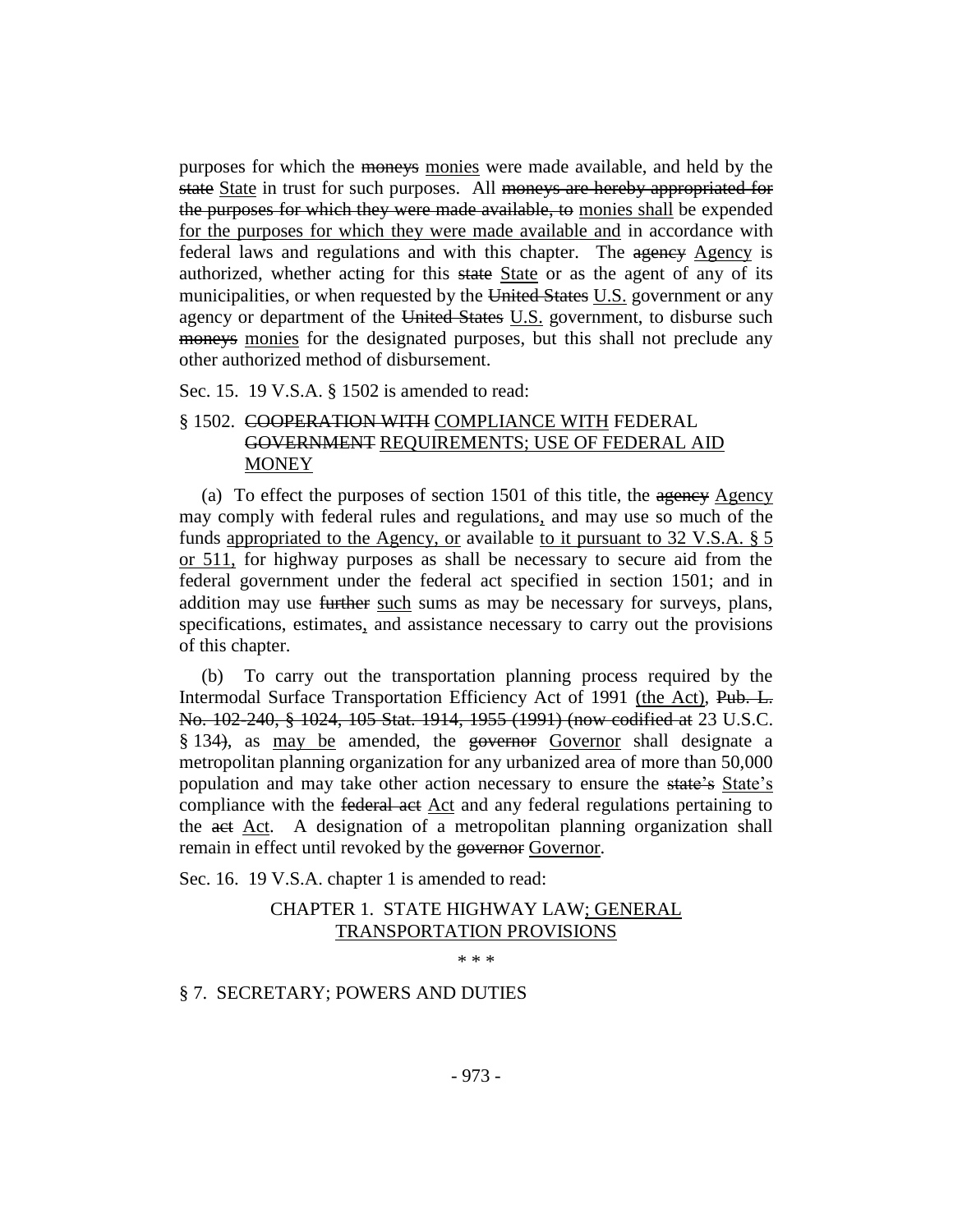(a) The Agency shall be under the direction and supervision of a Secretary, who shall be appointed by the Governor with the advice and consent of the Senate and shall serve at the pleasure of the Governor.

(b) The Secretary shall be responsible to the Governor and shall plan, coordinate, and direct the functions vested in the Agency in accord with the transportation policies established by the Agency under section 10b of this title.

(c) The Secretary may, with the approval of the Governor, transfer classified positions between the Department, Divisions, and other components of the Agency, subject only to personnel laws and rules.

(d) The Secretary shall determine the administrative, operational, and functional policies of the Agency and be accountable to the Governor for these determinations. The Secretary shall exercise the powers and shall perform the duties required for the Agency's effective administration.

(e) In addition to other duties imposed by law, the Secretary shall:

(1) administer the laws assigned to the Agency;

(2) coordinate and integrate the work of the Agency;

(3) supervise and control all staff functions; and

(4) whenever the Agency is developing preliminary plans for a new or replacement maintenance facility or salt shed, first conduct a review of all previously developed building plans and give priority to utilizing a common, uniform, preexisting design.

(f) The Secretary may, within the authority of relevant State and federal statutes and regulations:

(1) within the authority of relevant State and federal statutes and regulations, transfer appropriations or parts of appropriations within or between the department, divisions, and sections;

(2) cooperate with the appropriate federal agencies and receive federal funds in support of programs within the Agency;

(3) submit plans and reports, and in other respects comply with federal laws and regulations which pertain to programs administered by the Agency;

(4) make rules consistent with the law for the internal administration of the Agency and its programs;

(5) create advisory councils or committees as he or she deems necessary within the Agency, and appoint the members for a term not exceeding his or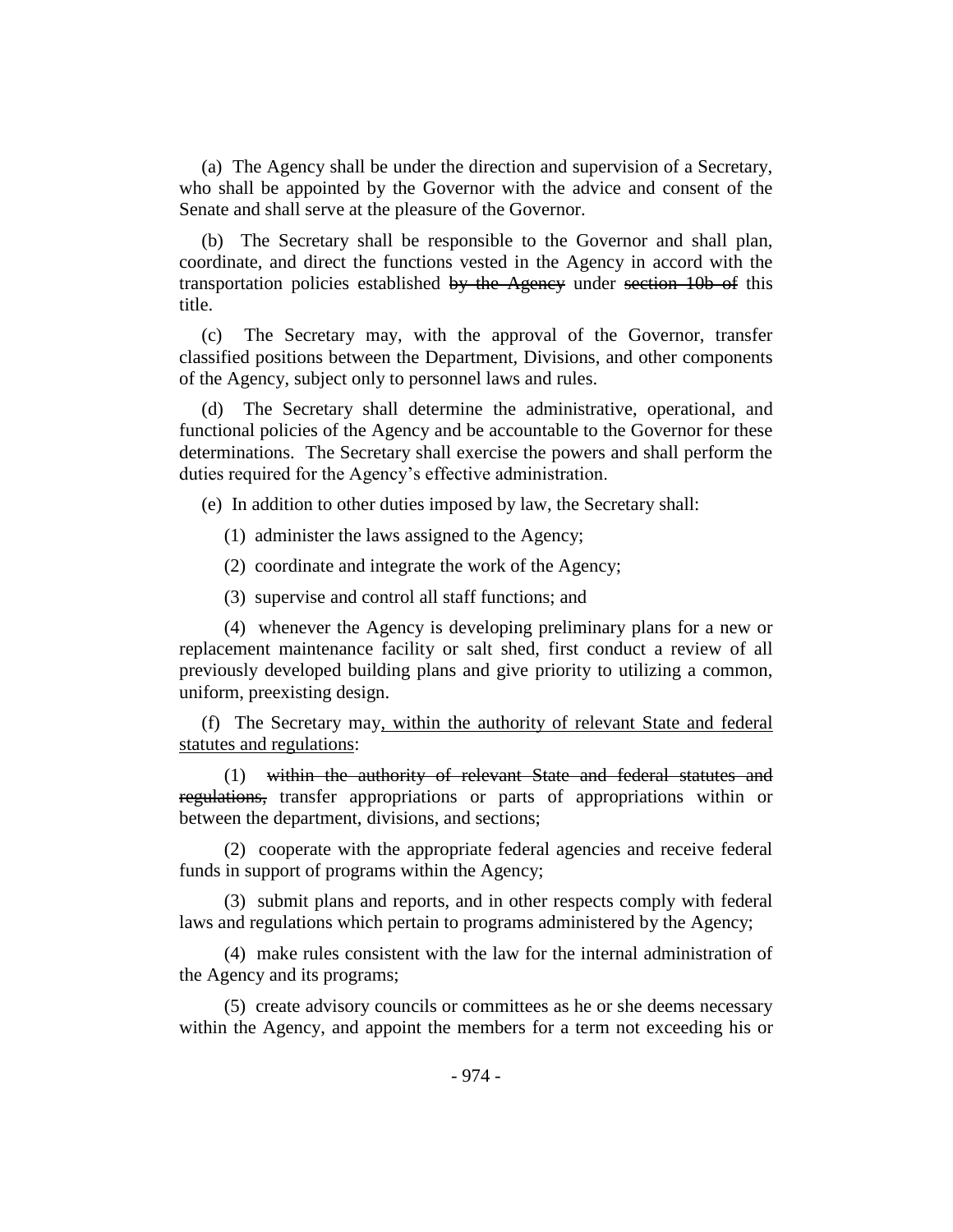hers. Councils or committees created pursuant to this subdivision may include persons who are not officers or employees of the Agency;

 $(6)$  provide training and instruction for  $\frac{a}{a}$  employees of the Agency at the expense of the Agency, and provide training and instruction for employees of Vermont municipalities. Where appropriate, the Secretary may provide training and instruction for municipal employees at the expense of the Agency;

(7) organize, reorganize, transfer, or abolish sections and staff function sections within the Agency; except however, the Secretary may not alter the number of highway districts without legislative approval.

(8) [Deleted.] [Repealed.]

\* \* \*

\* \* \* Middlebury Rail Tunnel Project \* \* \*

#### Sec. 17. MIDDLEBURY RAIL TUNNEL PROJECT

Notwithstanding 5 V.S.A. § 3670(a) and (b), the Middlebury WCRS(23) Project (to replace the existing Merchants Row and Main Street bridges over the Vermont Railway line and to lower the grade of the Vermont Railway line) may be constructed without the prior approval of the Transportation Board to provide a minimum vertical clearance of  $21'$  0" over the highest track elevation, but only if the Agency, Vermont Railway, Inc., and any affected municipality agree in writing to the 21' 0" minimum vertical clearance.

\* \* \* Potable Water Supply and Wastewater Systems Permits \* \* \*

Sec. 18. 10 V.S.A. § 1974 is amended to read:

#### § 1974. EXEMPTIONS

Notwithstanding any other requirements of this chapter, the following projects and actions are exempt:

\* \* \*

(7) the subdivision of an unimproved or improved lot or campground where the subdivision results from a transfer of property for a highway or other transportation project that is authorized under the State's enacted Transportation Program or is an emergency project within the meaning of 19 V.S.A.  $\S$  10g(h), regardless of whether the State or the municipality has commenced any condemnation proceedings in connection with the project.

\* \* \* Highway Division Director \* \* \*

Sec. 19. 19 V.S.A. § 9(a) is amended to read: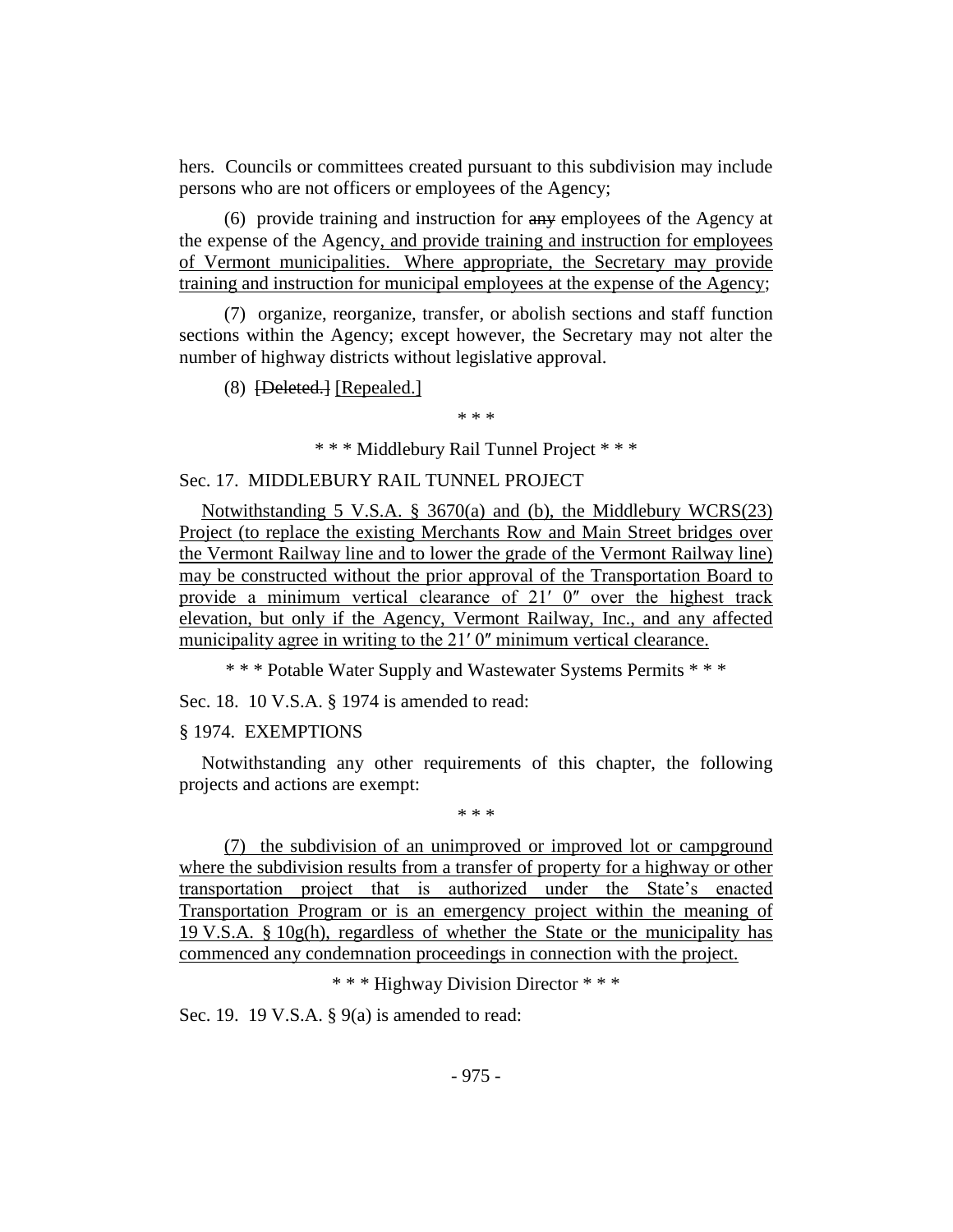(a) A director shall administer each division created within the agency Agency. The secretary Secretary shall appoint the directors, who shall be exempt from the classified service. The Director of the Highway Division shall be licensed as a professional engineer.

\* \* \* Clean Water \* \* \*

Sec. 20. 19 V.S.A. § 38 is amended to read:

#### § 38. TRANSPORTATION ALTERNATIVES GRANT PROGRAM

\* \* \*

(f) Each year, \$200,000.00 \$1,100,000.00 of the Grant Program funds, or such lesser sum if all eligible applications amount to less than \$200,000.00 \$1,100,000.00, shall be reserved for municipalities for environmental mitigation projects relating to stormwater and highways, including eligible salt and sand shed projects. Grant awards for eligible projects shall not exceed \$50,000.00 per project. Regarding the balance of Grant Program funds, in evaluating applications for Transportation Alternatives grants, the Transportation Alternatives Grant Committee shall give preferential weighting to projects involving as a primary feature a bicycle or pedestrian facility. The degree of preferential weighting and the circumstantial factors sufficient to overcome the weighting shall be in the complete discretion of the Transportation Alternatives Grant Committee.

\* \* \*

Sec. 21. 19 V.S.A. § 306(i) is added to read:

(i) Monies disbursed from the Clean Water Fund established in 10 V.S.A. § 1388 for municipalities for environmental mitigation projects related to stormwater and highways shall be administered by the Agency through the Municipal Mitigation Grant Program. Grants provided to municipalities under the Program shall be matched by local funds sufficient to cover 20 percent of the project costs.

\* \* \* State Highway Bridge Program; Causeway Scoping Study \* \* \*

Sec. 22. STATE HIGHWAY BRIDGE PROGRAM

(a) The following project is added to the State Highway Bridge Program: Missisquoi Bay Causeway Scoping Study.

(b) Spending authority for the Missisquoi Bay Causeway Scoping Study is authorized as follows: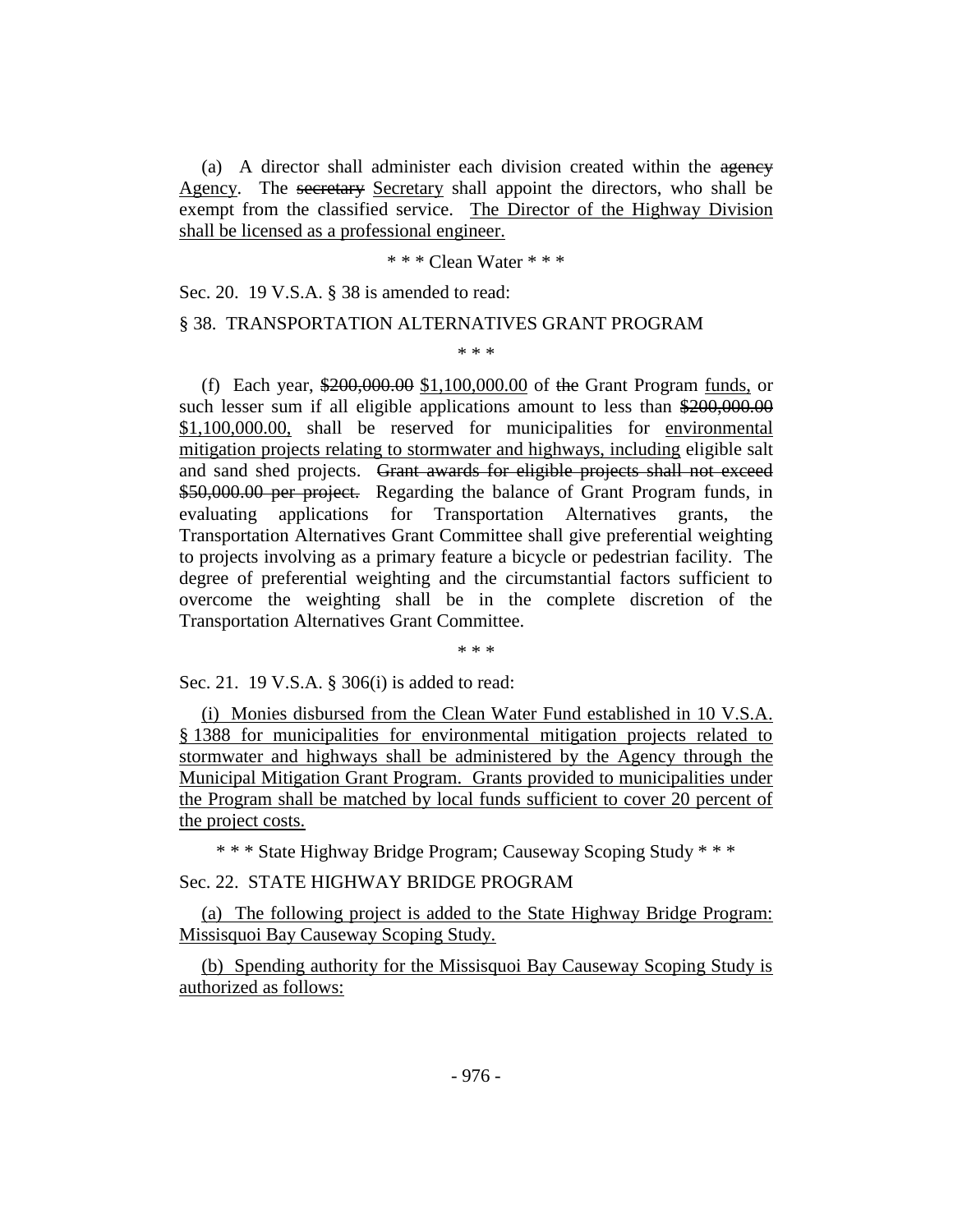| FY 16            | <b>As Proposed</b> | As Amended | Change  |
|------------------|--------------------|------------|---------|
| PE               | 0                  | 125,000    | 125,000 |
| Construction     | 0                  | 0          | 0       |
| Total            | 0                  | 125,000    | 125,000 |
| Sources of funds |                    |            |         |
| <b>State</b>     | 0                  | $\Omega$   | 0       |
| <b>TIB</b>       | $\theta$           | 0          | 0       |
| Federal          | 0                  | 100,000    | 100,000 |
| Special          | 0                  | 25,000     | 25,000  |
| Total            | 0                  | 125,000    | 125,000 |
|                  |                    |            |         |

\* \* \* Motor Fuel Transportation Infrastructure Assessment \* \* \*

Sec. 23. 23 V.S.A. § 3106 is amended to read:

#### § 3106. IMPOSITION, RATE, AND PAYMENT OF TAX

(a)(1) Except for sales of motor fuels between distributors licensed in this State, which sales shall be exempt from the taxes and assessments authorized under this section, unless exempt under the laws of the United States at the time of filing the report required by section 3108 of this title, each distributor shall pay to the Commissioner:

(A) a tax of \$0.121 upon each gallon of motor fuel sold by the distributor; and

(B) the following assessments, which shall be levied on the tax-adjusted retail price of gasoline as defined herein:

(i) a motor fuel transportation infrastructure assessment in the amount of that is the greater of:

## (I) \$0.0396; or

(II) two percent of the tax-adjusted retail price upon each gallon of motor fuel sold by the distributor; and

(ii) a fuel tax assessment, which shall be used exclusively for transportation purposes and not be transferred from the Transportation Fund, that is the greater of:

(I) \$0.134 per gallon; or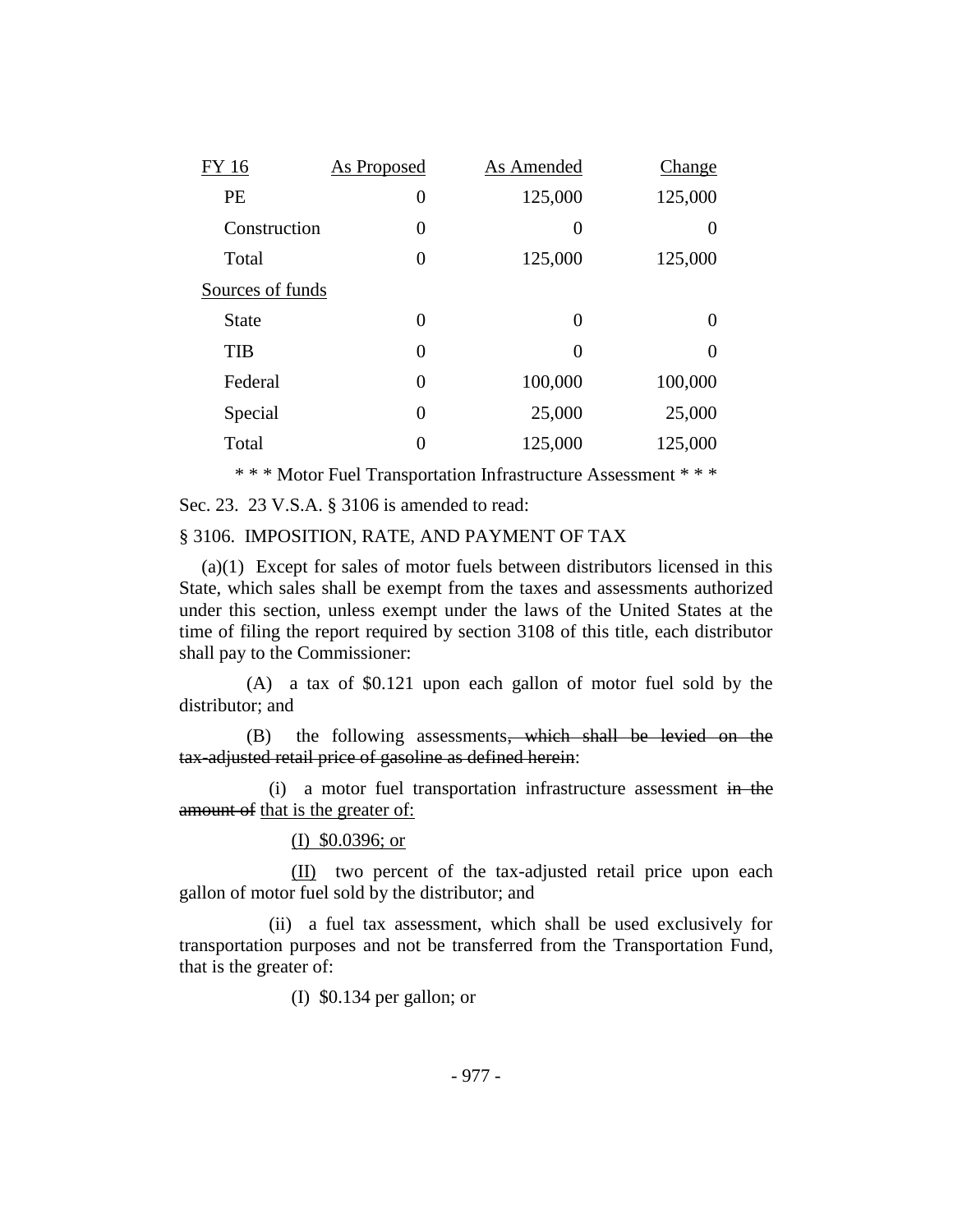(II) four percent of the tax-adjusted retail price or \$0.18 per gallon, whichever is less, upon each gallon of motor fuel sold by the distributor.

\* \* \*

\* \* \* Welcome Center and Airport Namings \* \* \*

Sec. 24. 29 V.S.A. § 821(a) is amended to read:

(a) State buildings.

\* \* \*

(11) "Senator James M. Jeffords Welcome Center" shall be the name of the Welcome Center in Bennington.

(12) "Northeast Kingdom International Airport" shall be the name of the Newport State Airport in Coventry.

\* \* \* Process for Naming of Transportation Facilities \* \* \*

Sec. 25. 10 V.S.A. § 152 is amended to read:

#### § 152. AUTHORITY TO NAME ROADS AND GEOGRAPHIC LOCATIONS

The board of libraries Board of Libraries is hereby designated the state State agency to name roads and geographic locations including but not limited to mountains, streams, lakes, and ponds upon petition signed by not less than 25 interested persons or by petition of an administrative department of the state State.

Sec. 26. 10 V.S.A. § 153 is amended to read:

#### § 153. PROCEDURE

When the board Board receives a petition to act under section 152 of this title it shall give reasonable notice to each administrative department of the state State having jurisdiction of the road or location to be named, and to each town in which the road or location lies of the time and place when it will hear all interested parties.

Sec. 27. 19 V.S.A. § 5 is amended to read:

#### § 5. TRANSPORTATION BOARD; POWERS AND DUTIES

(a) The regulatory and quasi-judicial functions relating to transportation shall be vested in the transportation board.

(b) Notwithstanding subsection (a) of this section, Board, except that the duties and responsibilities of the commissioner of motor vehicles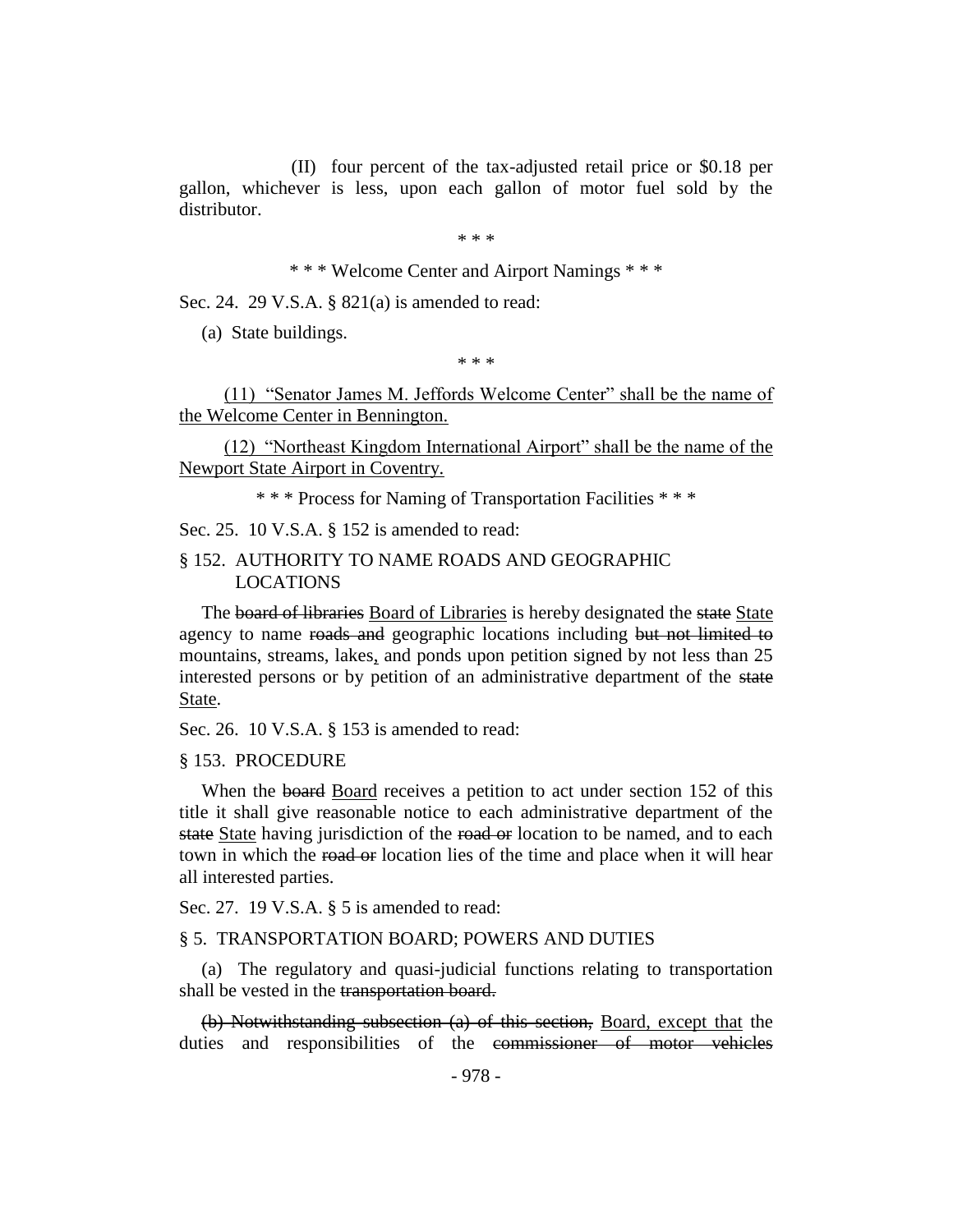Commissioner of Motor Vehicles in Titles 23 and 32, including all quasi-judicial powers, shall continue to be vested in that individual the Commissioner.

(b)(1) Except as otherwise authorized by law, the Board is the sole authority responsible for naming transportation facilities owned, controlled, or maintained by the State, including highways and the bridges thereon, airports, rail facilities, rest areas, and welcome centers. The Board shall exercise its naming authority only upon petition of the legislative body of a municipality of the State, of the head of an Executive Branch agency or department of the State, or of 50 Vermont residents.

(2) The Board shall hold a public hearing for each facility requested to be named. The Board shall adopt rules governing notice and conduct of hearings, the standards to be applied in rendering decisions under this subsection, and any other matter necessary for the just disposition of naming requests. The Board shall issue a decision, which shall be subject to review on the record by a Superior Court pursuant to Rule 74 of the Vermont Rules of Civil Procedure. The Board may delegate the responsibility to hold a hearing to a hearing officer or a single Board member, subject to the procedure of subsection (c) of this section, but shall not be bound by 3 V.S.A. chapter 25 in carrying out its duties under this subsection.

(c) The board Board may delegate the responsibility to hear quasi-judicial matters, and other matters as it may deem appropriate, to a hearing examiner or a single board Board member, to hear a case and make findings in accordance with 3 V.S.A. chapter 25 of Title 3, except that highway condemnation proceedings shall be conducted pursuant to the provisions of chapter 5 of this title. A hearing examiner or single board Board member so appointed shall report his or her findings of fact in writing to the board Board. Any order resulting therefrom shall be rendered only by a majority of the board Board. Final orders of the board Board may be reviewed on the record by the superior court a Superior Court pursuant to Rule 74 of the Vermont Rules of Civil Procedure.

\* \* \*

\* \* \* Byways Advisory Council; Scenic Roads and Byways \* \* \*

Sec. 28. REPEAL

10 V.S.A. § 425 (Byways Advisory Council) is repealed.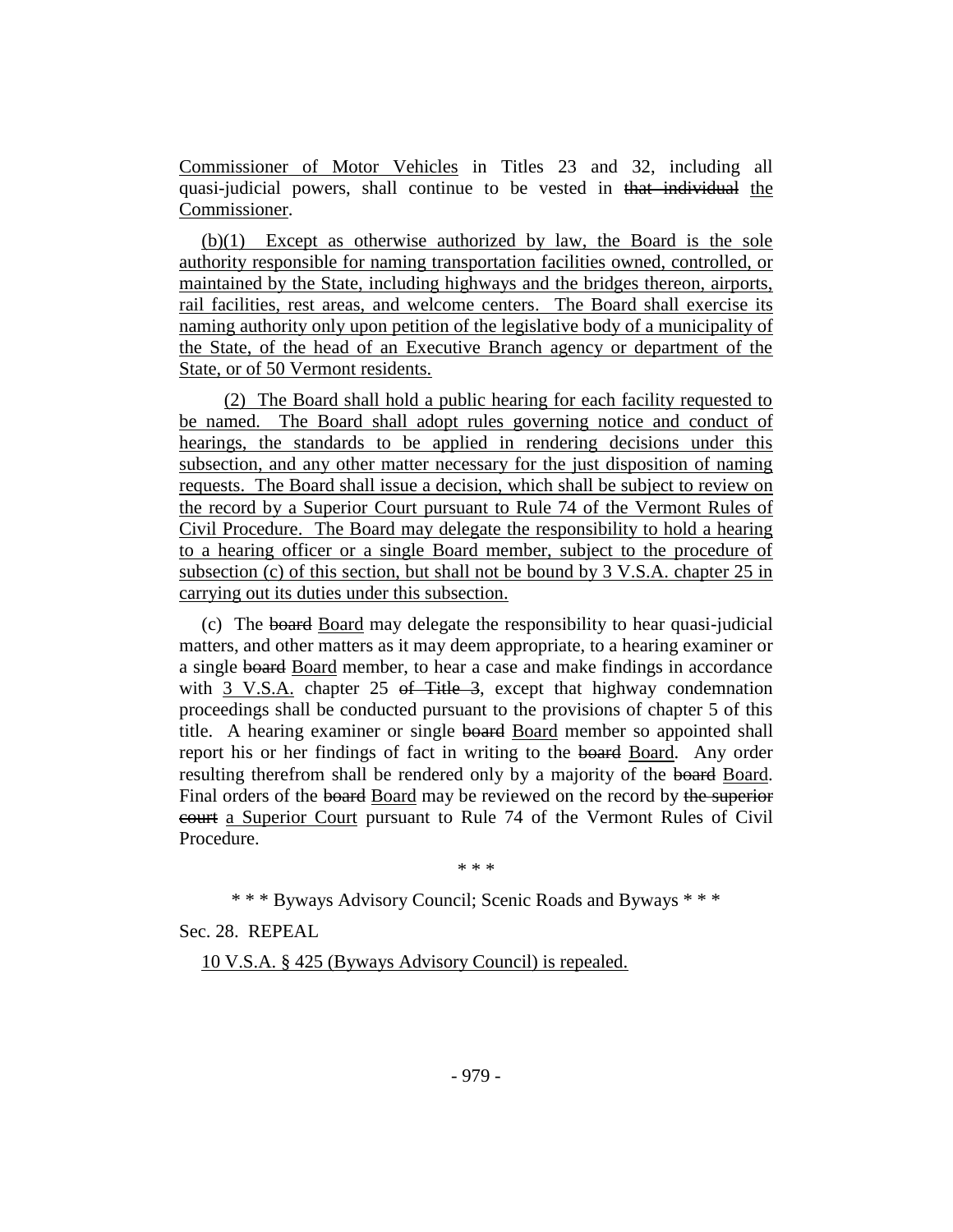Sec. 29. 19 V.S.A. chapter 25 is amended to read:

## CHAPTER 25. SCENIC ROADS

#### § 2501. STATE SCENIC ROADS AND BYWAYS; DESIGNATION AND DISCONTINUANCE

(a) On the recommendation of the Byways Advisory Council of the municipalities through which a proposed or existing State Scenic Road or Byway passes and of the regional planning commissions that serve such municipalities, the Transportation Board may designate or discontinue any State highway, or portion of a State highway, as a State Scenic Road or Byway, in accordance with standards adopted by the Board by rule. The Board shall hold a public hearing on the recommendation, giving notice thereof to the municipalities and regional planning commissions, the Secretary, and the Commissioner of Tourism and Marketing, and shall submit a copy of its findings and decision together with its findings to the Byways Advisory Council to these parties within 60 days after receipt of the recommendation. The hearing shall be held in the vicinity of the proposed seenic highway State Scenic Road or Byway.

(b) [Repealed.]

(c) A State Scenic Road or Byway shall not be reconstructed or improved unless the reconstruction or improvement is conducted in accordance with the Agency of Transportation's Vermont Design Standards, as amended. Signs along State Scenic Roads and Byways shall comply with the Federal Highway Administration's Manual on Uniform Traffic Control Devices, as amended.

#### § 2502. TOWN SCENIC ROADS; DESIGNATION AND DISCONTINUANCE

(a) On recommendation of the planning commission of a municipality, or on the initiative of the legislative body of a municipality, a legislative body may, after one public hearing warned for the purpose, designate or discontinue any town highway or portion of a town highway as a town scenic highway road. Such action by the legislative body may be petitioned by the registered voters of the municipality pursuant to the provisions of 24 V.S.A. § 1973.

(b) A town scenic road may be reconstructed or improved in a manner consistent with the agency of transportation's Agency's Vermont Design Standards, as amended. A class 1, 2, or 3 scenic highway road shall still be eligible to receive aid pursuant to the provisions of this title. Signs along town scenic roads shall comply with the Federal Highway Administration's Manual on Uniform Traffic Control Devices, as amended.

(c) [Repealed.]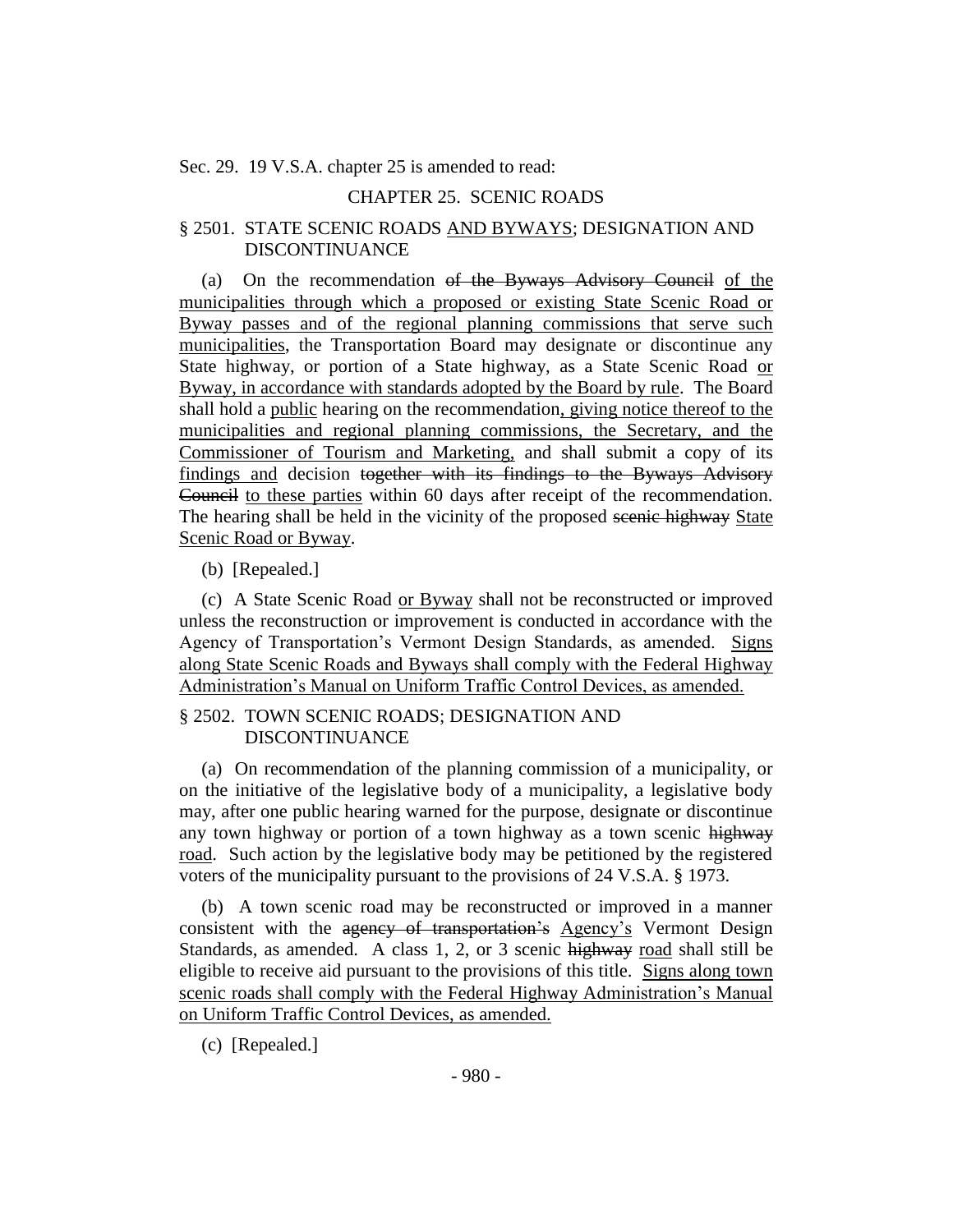#### § 2503. REGISTER

The agency of transportation Agency may annually publish a register containing a listing of all state State and locally designated scenic roads and byways. Any listing shall include the mileage of each road or byway and any special, natural, historical, or scenic attractions on the road or byway.

#### § 2504. ADDITIONAL FUNDS

The agency Agency, and any qualifying municipality, shall have within the authority to of State and federal law, may accept and spend any funds made available to them for the purpose of enhancing or establishing designated scenic roads or byways.

#### § 2505. RIGHTS OF ADJACENT LANDOWNERS

Nothing in this chapter shall preclude the rights of a landowner from developing property adjacent to a designated scenic road or byway, so long as the development is in accordance with existing law or ordinance.

\* \* \* Utility Transmission System Plans; Notification of Public Meetings \* \* \*

Sec. 30. 30 V.S.A. § 218c(d)(2) is amended to read:

(2) Prior to the adoption of any Transmission System Plan, a utility preparing a Plan shall host at least two public meetings at which it shall present a draft of the Plan and facilitate a public discussion to identify and evaluate nontransmission alternatives. The meetings shall be at separate locations within the State, in proximity to the transmission facilities involved or as otherwise required by the Board, and each shall be noticed by at least two advertisements, each occurring between one and three weeks prior to the meetings, in newspapers having general circulation within the State and within the municipalities in which the meetings are to be held. Copies of the notices shall be provided to the Public Service Board, the Department of Public Service, any entity appointed by the Public Service Board pursuant to subdivision 209(d)(2) of this title, the Agency of Natural Resources, the Division for Historic Preservation, the Department of Health, the Byways Advisory Council, the Agency of Transportation, the Attorney General, the chair of each regional planning commission, each retail electricity provider within the State, and any public interest group that requests, or has made a standing request for, a copy of the notice. A verbatim transcript of the meetings shall be prepared by the utility preparing the Plan, shall be filed with the Public Service Board and the Department of Public Service, and shall be provided at cost to any person requesting it. The Plan shall contain a discussion of the principal contentions made at the meetings by members of the public, by any State agency, and by any utility.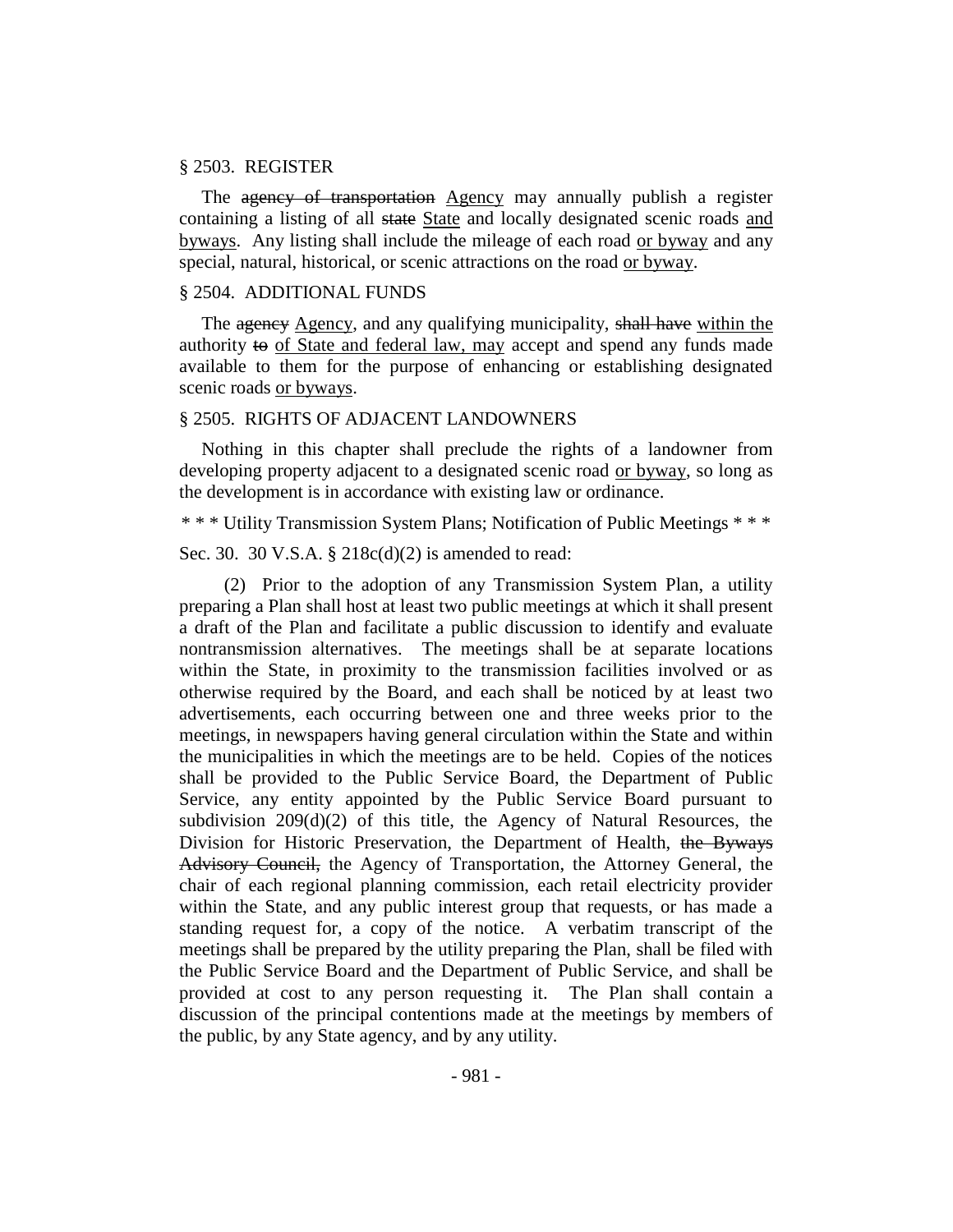\* \* \* Notice of Hearing on Petition for Certificate of Public Good \* \* \*

Sec. 31. 30 V.S.A. § 248(a)(4) is amended to read:

(4)(A) With respect to a facility located in the State, the Public Service Board shall hold a nontechnical public hearing on each petition for such finding and certificate in at least one county in which any portion of the construction of the facility is proposed to be located.

(B) The Public Service Board shall hold technical hearings at locations which it selects.

(C) At the time of filing its application with the Board, copies shall be given by the petitioner to the Attorney General and the Department of Public Service, and, with respect to facilities within the State, the Department of Health, Agency of Natural Resources, Historic Preservation Division, Agency of Transportation, Agency of Agriculture, Food and Markets, and to the chairperson chair or director of the municipal and regional planning commissions and the municipal legislative body for each town and city in which the proposed facility will be located. At the time of filing its application with the Board, the petitioner shall give the Byways Advisory Council notice of the filing.

\* \* \*

\* \* \* Property Transfer Tax Return; Exemption \* \* \*

Sec. 32. 32 V.S.A. § 9606(d) is amended to read:

(d) The property transfer tax return shall not be required of properties qualified for the exemption stated in subdivision 9603(17) of this title, or qualified for the exemption stated in subdivision 9603(2) of this title if the transfer is of an interest in property for highway purposes and the consideration for the transfer is \$10,000.00 or less. A public utility An entity acquiring such properties shall notify the listers of a municipality of the grantors, grantees, consideration, date of execution, and location of the easement property when it files for recording a deed transferring a utility line easement that does not require a transfer tax return under this subsection.

\* \* \* Tax on Gains from the Sale or Exchange of Land; Exemption \* \* \*

Sec. 33. 32 V.S.A. § 10002(q) is added to read:

(q) Also excluded from the definition of "land" is a transfer of property to the State of Vermont or a municipality for a project that is authorized under the State's enacted Transportation Program or for an emergency project within the meaning of 19 V.S.A. § 10g(h), regardless of whether the State or the municipality has commenced any condemnation proceedings.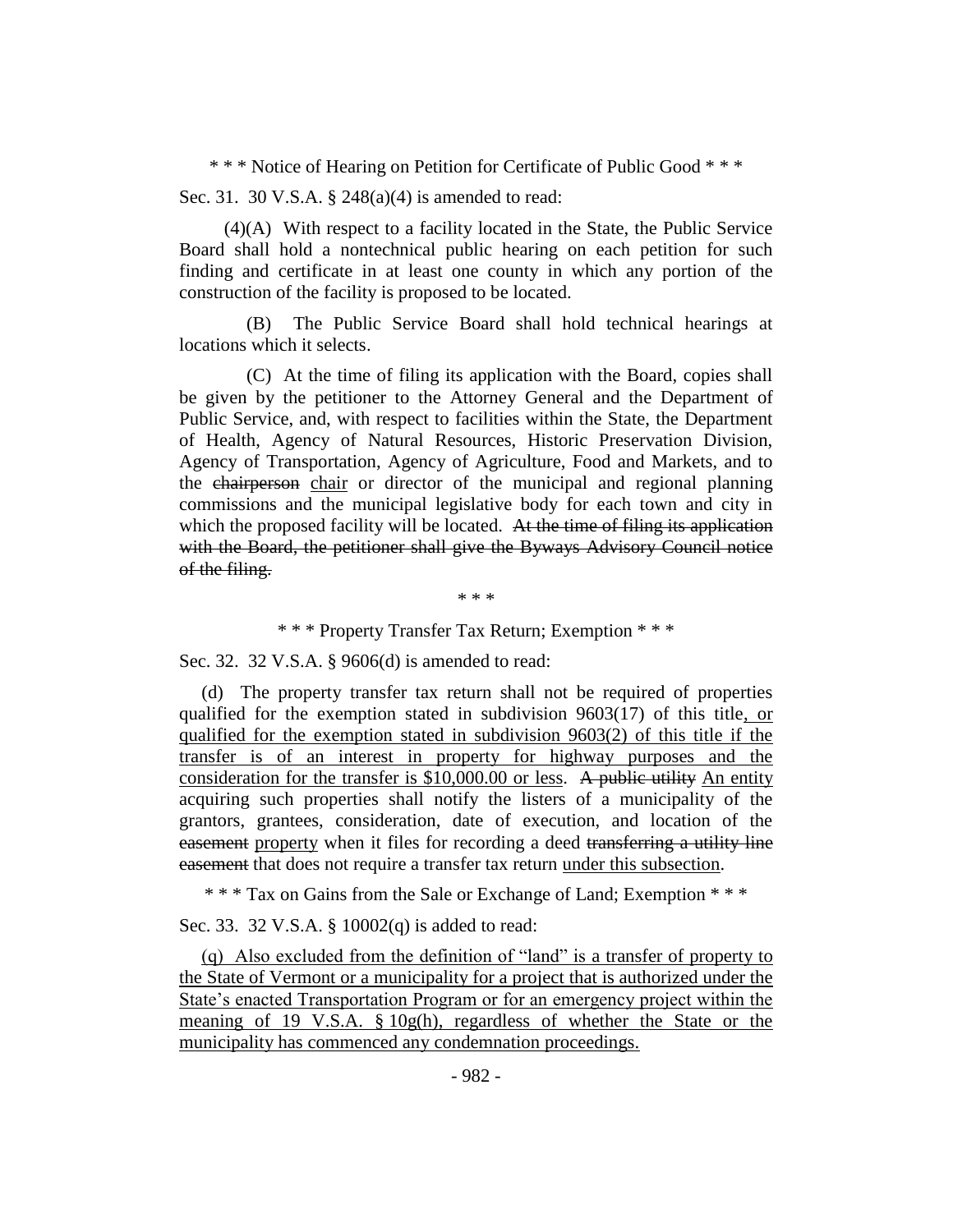## \* \* \* Evaluation of Adopt a Park and Ride Program \* \* \*

## Sec. 34. EVALUATION OF ADOPT A PARK AND RIDE PROGRAM

The Agency shall evaluate the merits of implementing an Adopt a Park and Ride Program, whereby organizations volunteer to clean up litter at State Park and Ride facilities with permission of the Agency. On or before January 15, 2016, the Agency shall either begin to implement such a Program or report back to the House and Senate Committees on Transportation on the reasons it does not recommend implementing a Program.

\* \* \* Effective Dates \* \* \*

## Sec. 35. EFFECTIVE DATES

This act shall take effect on July 1, 2015, except that:

(1) Sec. 21 (administration of certain Clean Water Fund monies through the Municipal Mitigation Grant Program) shall take effect if and when the Clean Water Fund is established; and

(2) Secs. 25–27 (naming of State transportation facilities) shall take effect on March 1, 2016.

(Committee vote: 5-0-0)

(For House amendments, see House Journal for March 25, 2015, page 643)

**Reported favorably by Senator Westman for the Committee on Finance.**

(Committee vote: 7-0-0)

**Reported favorably with recommendation of proposal of amendment by Senator Kitchel for the Committee on Appropriations.**

The Committee recommends that the bill be amended as recommended by the Committee on Transportation with the following amendments thereto:

First: In Sec. 3a, in subsections (b) and (c), by striking out the words "and is hereby appropriated" in both subsections

Second: In Sec. 3a, in subsection (c), by striking out the words "subsection (a)" and inserting in lieu thereof the phrase subsection (b)

(Committee vote: 6-0-1)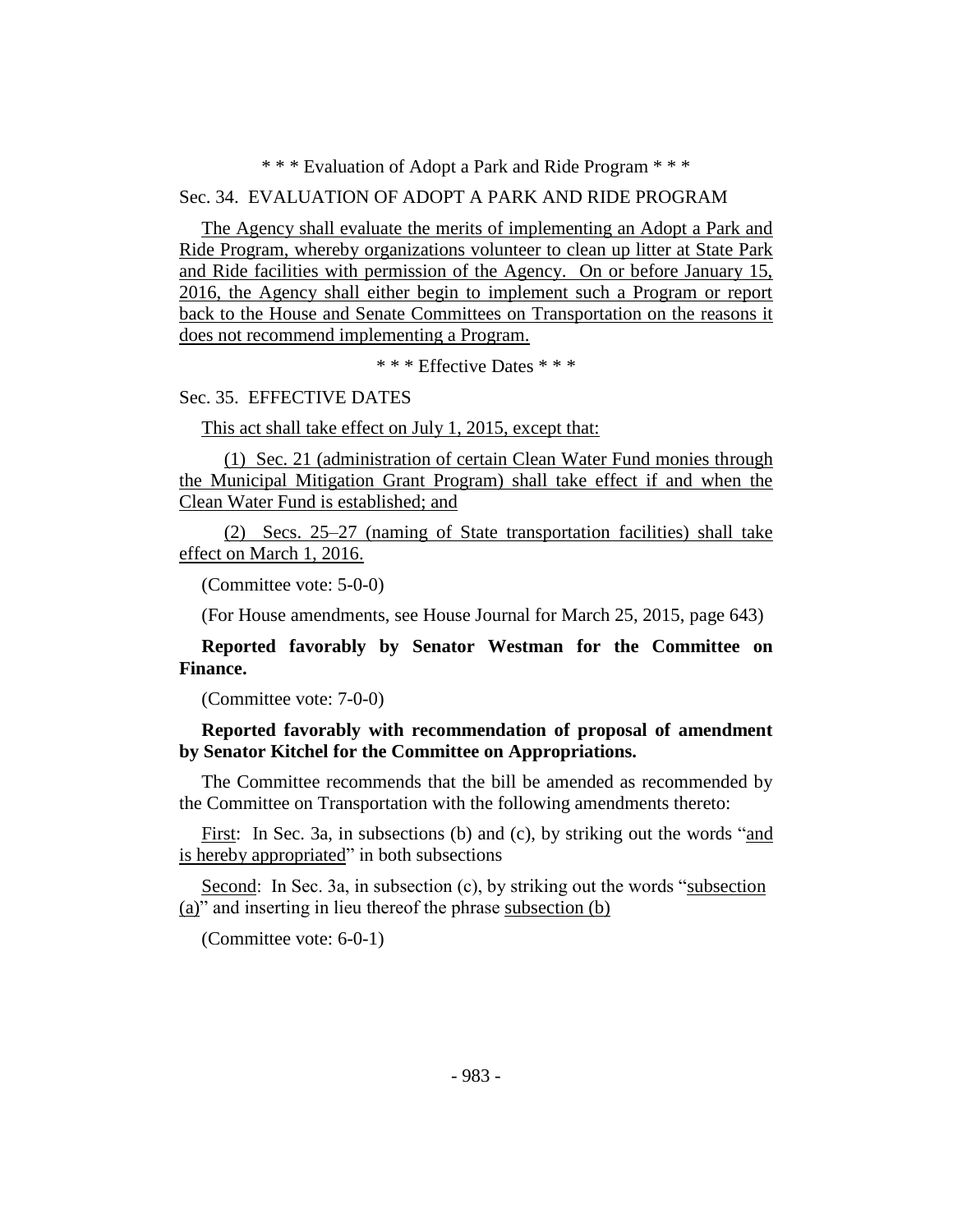#### **House Proposal of Amendment**

## **S. 141.**

An act relating to possession of firearms.

The House proposes to the Senate to amend the bill by striking out all after the enacting clause and inserting in lieu thereof the following:

Sec. 1. 13 V.S.A. § 4017 is added to read:

## § 4017. PERSONS PROHIBITED FROM POSSESSING FIREARMS; CONVICTION OF VIOLENT CRIME

(a) A person shall not possess a firearm if the person has been convicted of a violent crime.

(b) A person who violates this section shall be imprisoned not more than two years or fined not more than \$1,000.00, or both.

(c) This section shall not apply to a person who is exempt from federal firearms restrictions under 18 U.S.C. § 925(c).

(d) As used in this section:

 $(1)(A)$  "Firearm" means:

(i) any weapon (including a starter gun) which will or is designed to or may readily be converted to expel a projectile by the action of an explosive;

(ii) the frame or receiver of any such weapon; or

(iii) any firearm muffler or firearm silencer.

(B) "Firearm" shall not include an antique firearm.

(2) "Antique firearm" means:

(A) Any firearm (including any firearm with a matchlock, flintlock, percussion cap, or similar type of ignition system) manufactured in or before 1898.

(B) Any replica of any firearm described in subdivision (A) of this subdivision (2) if the replica:

(i) is not designed or redesigned for using rimfire or conventional centerfire fixed ammunition; or

(ii) uses rimfire or conventional centerfire fixed ammunition that is no longer manufactured in the United States and which is not readily available in the ordinary channels of commercial trade.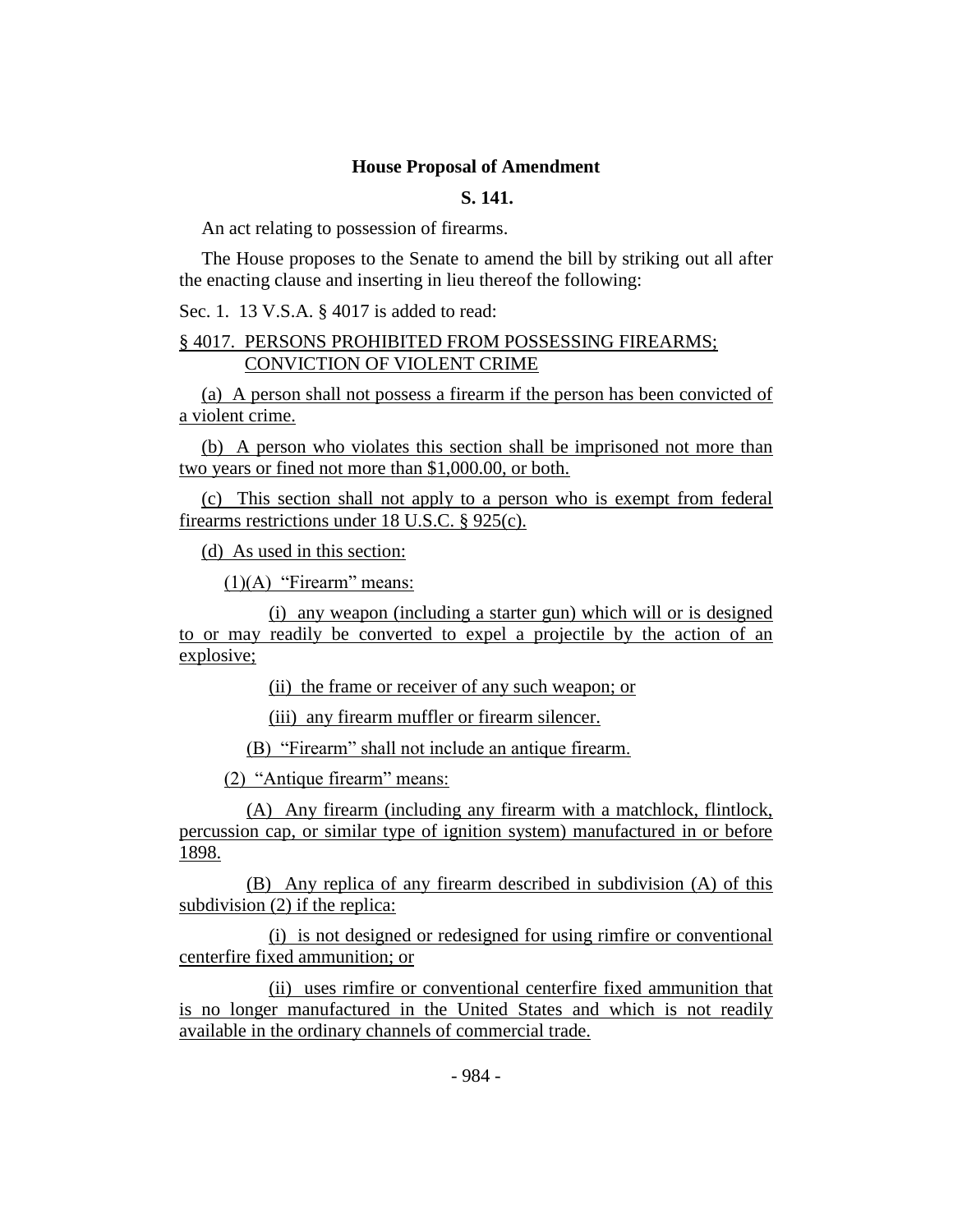(C) Any muzzle loading rifle, muzzle loading shotgun, or muzzle loading pistol which is designed to use black powder or a black powder substitute and which cannot use fixed ammunition. As used in this subdivision (C), "antique firearm" shall not include a weapon which incorporates a firearm frame or receiver, a firearm which is converted into a muzzle loading weapon, or any muzzle loading weapon which can be readily converted to fire fixed ammunition by replacing the barrel, bolt, breechblock, or any combination thereof.

(3) "Violent crime" means:

 $(A)(i)$  A listed crime as defined in subdivision 5301(7) of this title other than:

(I) lewd or lascivious conduct as defined in section 2601 of this title;

(II) recklessly endangering another person as defined in section 1025 of this title;

(III) operating a vehicle under the influence of intoxicating liquor or other substance with either death or serious bodily injury resulting as defined in 23 V.S.A. § 1210(f) and (g);

(IV) careless or negligent operation resulting in serious bodily injury or death as defined in 23 V.S.A. § 1091(b);

(V) leaving the scene of an accident resulting in serious bodily injury or death as defined in 23 V.S.A. § 1128(b) or (c); or

(VI) a misdemeanor violation of chapter 28 of this title, relating to abuse, neglect, and exploitation of vulnerable adults; or

(ii) a comparable offense and sentence in another jurisdiction if the offense prohibits the person from possessing a firearm under 18 U.S.C.  $§ 922(g)(1)$  or 18 U.S.C. § 921(a)(20).

(B) An offense involving sexual exploitation of children in violation of chapter 64 of this title, or a comparable offense and sentence in another jurisdiction if the offense prohibits the person from possessing a firearm under 18 U.S.C. § 922(g)(1) or 18 U.S.C. § 921(a)(20).

(C) A violation of 18 V.S.A.  $\S$  4231(b)(2), (b)(3), or (c) (selling, dispensing, or trafficking cocaine);  $4232(b)(2)$  or  $(b)(3)$  (selling or dispensing LSD);  $4233$  (b)(2), (b)(3), or (c) (selling, dispensing, or trafficking heroin); 4234(b)(2) or (b)(3) (selling or dispensing depressants, stimulants, and narcotics);  $4234a(b)(2)$ ,  $(b)(3)$ , or (c) (selling, dispensing, or trafficking methamphetamine);  $4235(c)(2)$  or (c)(3) (selling or dispensing hallucinogenic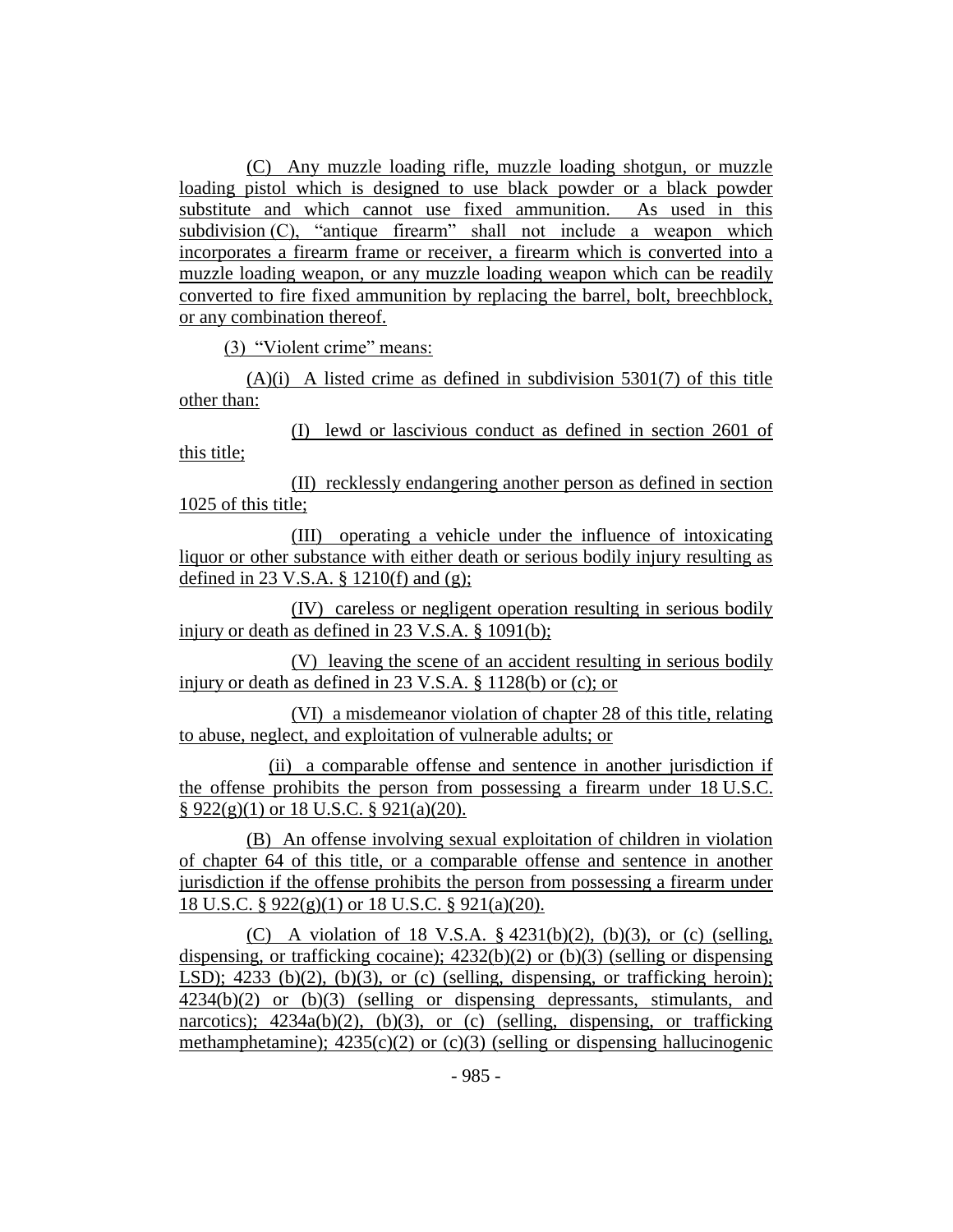drugs);  $4235a(b)(2)$  or (b)(3) (selling or dispensing Ecstasy), or a comparable offense and sentence in another jurisdiction if the offense prohibits the person from possessing a firearm under 18 U.S.C.  $\S$  922(g)(1) or 18 U.S.C.  $§ 921(a)(20).$ 

(D) A conviction of possession with intent to distribute a controlled substance other than marijuana in another jurisdiction if the offense prohibits the person from possessing a firearm under 18 U.S.C. § 922(g)(1) or 18 U.S.C.  $§ 921(a)(20).$ 

Sec. 2. 20 V.S.A. § 2307 is amended to read:

## § 2307. FIREARMS RELINQUISHED PURSUANT TO RELIEF FROM ABUSE ORDER; STORAGE; FEES; RETURN

\* \* \*

 $(g)(1)$  A law enforcement agency, an approved federally licensed firearms dealer, or any other person that takes possession of firearms, ammunition, or weapons for storage purposes pursuant to this section shall not release the items to the owner without a court order unless the items are to be sold pursuant to subdivision  $(2)(A)$  of this subsection. If a court orders the release of firearms, ammunition, or weapons stored under this section, the law enforcement agency or firearms dealer in possession of the items shall make them available to the owner within three business days of receipt of the order and in a manner consistent with federal law. The Supreme Court may promulgate rules under 12 V.S.A. § 1 for judicial proceedings under this subsection.

 $(2)(A)(i)$  If the owner fails to retrieve the firearm, ammunition, or weapon and pay the applicable storage fee within 90 days of the court order releasing the items, the firearm, ammunition, or weapon may be sold for fair market value. Title to the items shall pass to the law enforcement agency or firearms dealer for the purpose of transferring ownership.

(ii) The law enforcement agency or approved firearms dealer shall make a reasonable effort to notify the owner of the sale before it occurs. In no event shall the sale occur until after the court Court issues a final relief from abuse order pursuant to 15 V.S.A. § 1103.

(iii) As used in this subdivision  $(2)(A)$ , "reasonable effort" shall include providing notice to the owner at least 21 days prior to the date of the sale via first class mail, certified restricted delivery mean notice shall be served as provided for by Rule 4 of the Vermont Rules of Civil Procedure.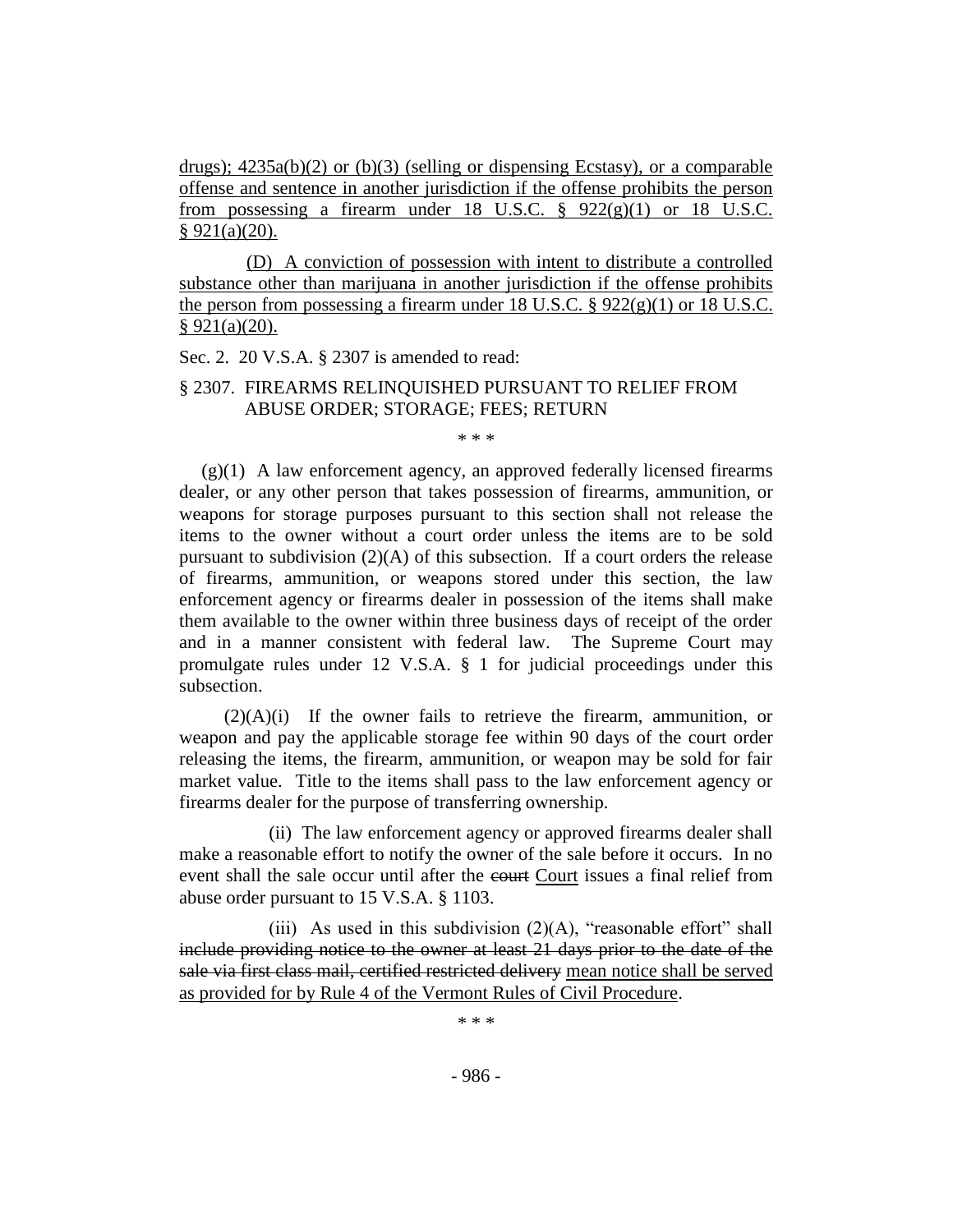#### Sec. 3. REPORT; VERMONT GUN SHOP PROJECT

(a) On or before January 31, 2016, the Department of Mental Health shall report to the Senate and House Committees on Judiciary, the Senate Committee on Health and Welfare, and the House Committee on Human Services on the establishment of a Vermont version of the New Hampshire Gun Shop Project. The Department may satisfy the reporting requirement by providing testimony on the issue to the committees identified in this subsection.

(b) For purposes of the report required by this section, the Department of Mental Health shall consult with:

(1) the Vermont Suicide Prevention Coalition;

(2) the Vermont Federation of Sportsmen's Clubs, and other firearms owners organizations;

(3) gun shop owners and other firearms retailers; and

(4) any other parties that may assist in preparing the report.

Sec. 4. 13 V.S.A. § 4824 is added to read:

## § 4824. REPORTING; NATIONAL INSTANT CRIMINAL BACKGROUND CHECK SYSTEM

(a) If the Court finds that a person is a person in need of treatment pursuant to section 4822 of this title, the Court Administrator shall within 48 hours report the name of the person subject to the order to the National Instant Criminal Background Check System, established by Section 103 of the Brady Handgun Violence Prevention Act of 1993. The report shall include only information sufficient to identify the person, the reason for the report, and a statement that the report is made in accordance with 18 U.S.C.  $\S 922(g)(4)$ .

(b) A report required by this section shall be submitted notwithstanding 18 V.S.A. § 7103 or any other provision of law.

(c) A report required by this section is confidential and exempt from public inspection and copying under the Public Records Act except as provided in subsection (d) of this section. The report shall not be used for any purpose other than for submission to the National Instant Criminal Background Check System pursuant to this section, where it may be used for any purpose permitted by federal law, including in connection with the issuance of a firearm-related permit or license.

(d) A copy of the report required by this section shall be provided to the person who is the subject of the report. The report shall include written notice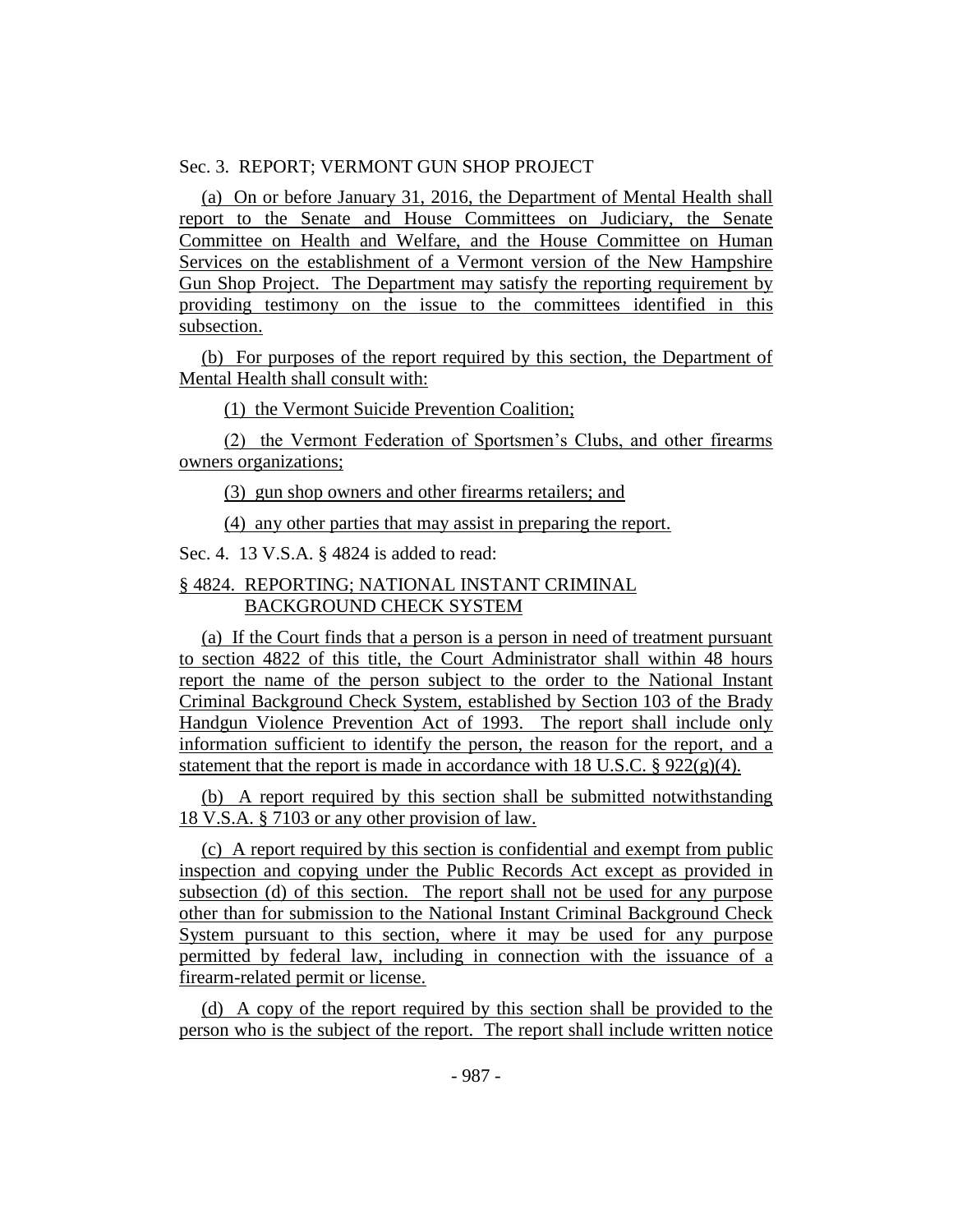to the person who is the subject of the report that the person is not permitted to possess a firearm.

Sec. 5. 18 V.S.A. § 7103 is amended to read:

## § 7103. DISCLOSURE OF INFORMATION

(a) All certificates, applications, records, and reports, other than an order of a court made for the purposes of this part of this title, and directly or indirectly identifying a patient or former patient or an individual whose hospitalization or care has been sought or provided under this part, together with clinical information relating to such persons shall be kept confidential and shall not be disclosed by any person except insofar:

(1) as the individual identified, the individual's health care agent under section 5264 of this title, or the individual's legal guardian, if any  $(0.67, 0.07)$  if the individual is an unemancipated minor, his or her parent or legal guardian), guardian shall consent in writing; or

(2) as disclosure may be necessary to carry out any of the provisions of this part; or

(3) as a court may direct upon its determination that disclosure is necessary for the conduct of proceedings before it and that failure to make disclosure would be contrary to the public interest; or

(4) as the disclosure is made to comply with the reporting requirements of section 7617a of this title or 13 V.S.A. § 4824.

\* \* \*

Sec. 6. 18 V.S.A. § 7617a is added to read:

## § 7617a. REPORTING; NATIONAL INSTANT CRIMINAL BACKGROUND CHECK SYSTEM

(a) If the Court issues a hospitalization order pursuant to subdivision  $7617(b)(1)$  or (2) of this title or a nonhospitalization order pursuant to subdivision 7617(b)(3), the Court Administrator shall within 48 hours report the name of the person subject to the order to the National Instant Criminal Background Check System, established by Section 103 of the Brady Handgun Violence Prevention Act of 1993. The report shall include only information sufficient to identify the person, the reason for the report, and a statement that the report is made in accordance with 18 U.S.C.  $\S 922(g)(4)$ .

(b) A report required by this section shall be submitted notwithstanding section 7103 of this title or any other provision of law.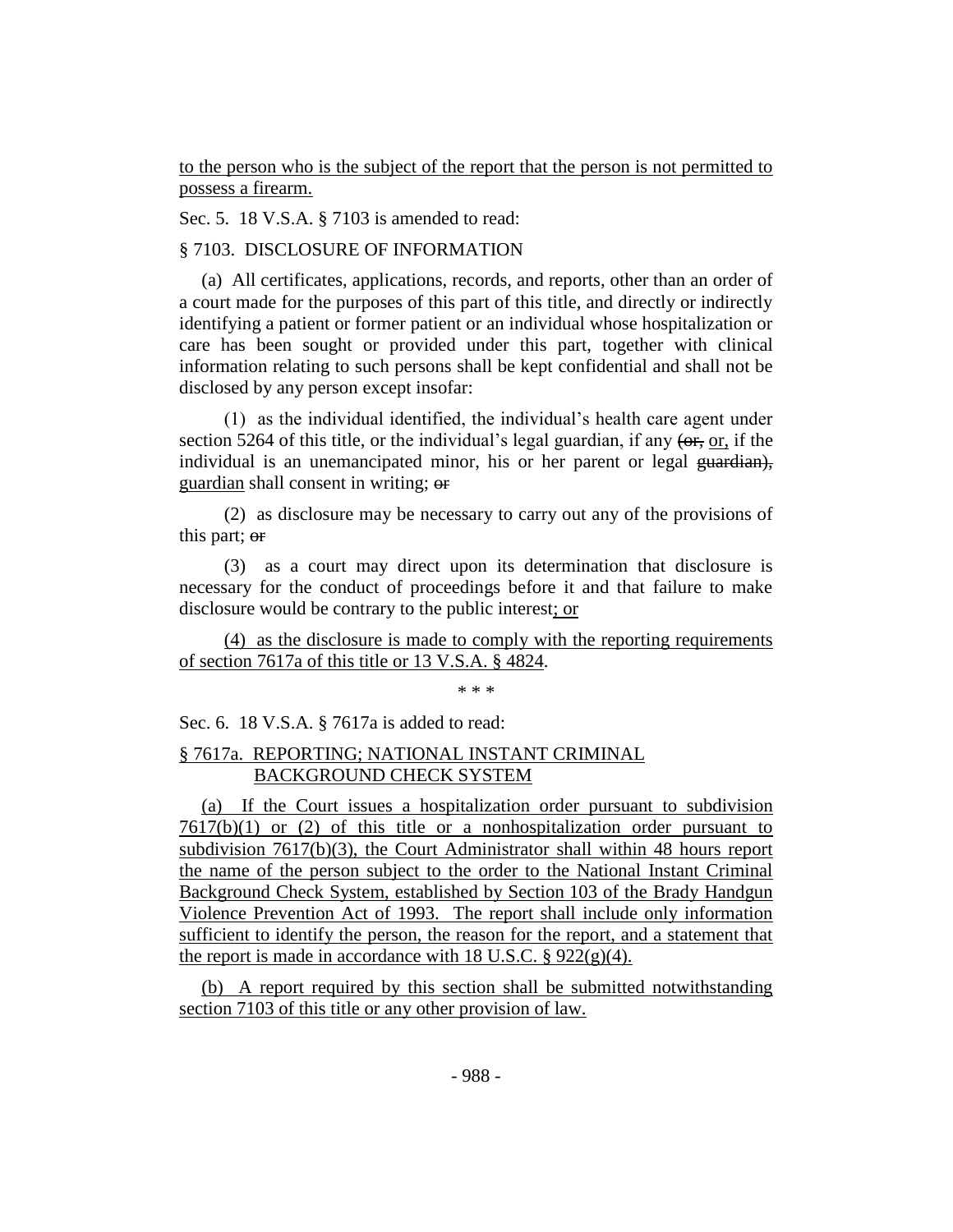(c) A report required by this section is confidential and exempt from public inspection and copying under the Public Records Act except as provided in subsection (d) of this section. The report shall not be used for any purpose other than for submission to the National Instant Criminal Background Check System pursuant to this section, where it may be used for any purpose permitted by federal law, including in connection with the issuance of a firearm-related permit or license.

(d) A copy of the report required by this section shall be provided to the person who is the subject of the report. The report shall include written notice to the person who is the subject of the report that the person is not permitted to possess a firearm.

Sec. 7. 13 V.S.A. § 4825 is added to read:

## § 4825. PERSONS PROHIBITED BY FEDERAL LAW FROM POSSESSING FIREARMS DUE TO MENTAL ILLNESS; PETITION FOR RELIEF FROM DISABILITY

(a)(1) A person who is prohibited from possessing firearms by 18 U.S.C.  $\S 922(g)(4)$  may petition the Family Division of the Superior Court for an order that the person be relieved from the firearms disability imposed by that section. When the petition is filed the petitioner shall provide notice and a copy of the petition to the State's Attorney or the Attorney General, who shall be the respondent in the matter. The petition shall be filed in the county where the offense or the adjudication occurred.

(2)(A) The Court shall grant a petition filed under this section without hearing if neither the State's Attorney nor the Attorney General files an objection within six months after receiving notice of the petition. If the Court grants the petition pursuant to this subdivision, the Court shall make findings and issue an order in accordance with this section.

(B) The Court shall grant the petition filed under this section without hearing if the petitioner and the respondent stipulate to the granting of the petition. The respondent shall file the stipulation with the Court, and the Court shall make findings and issue an order in accordance with this section.

(b) In determining a petition filed under this section, unless the petition is granted pursuant to subdivision (a)(2) of this subsection, the Court shall consider:

(1) the circumstances regarding the firearms disabilities imposed on the person by 18 U.S.C.  $\S 922(g)(4)$ ;

(2) the petitioner's record, including his or her mental health and criminal history records; and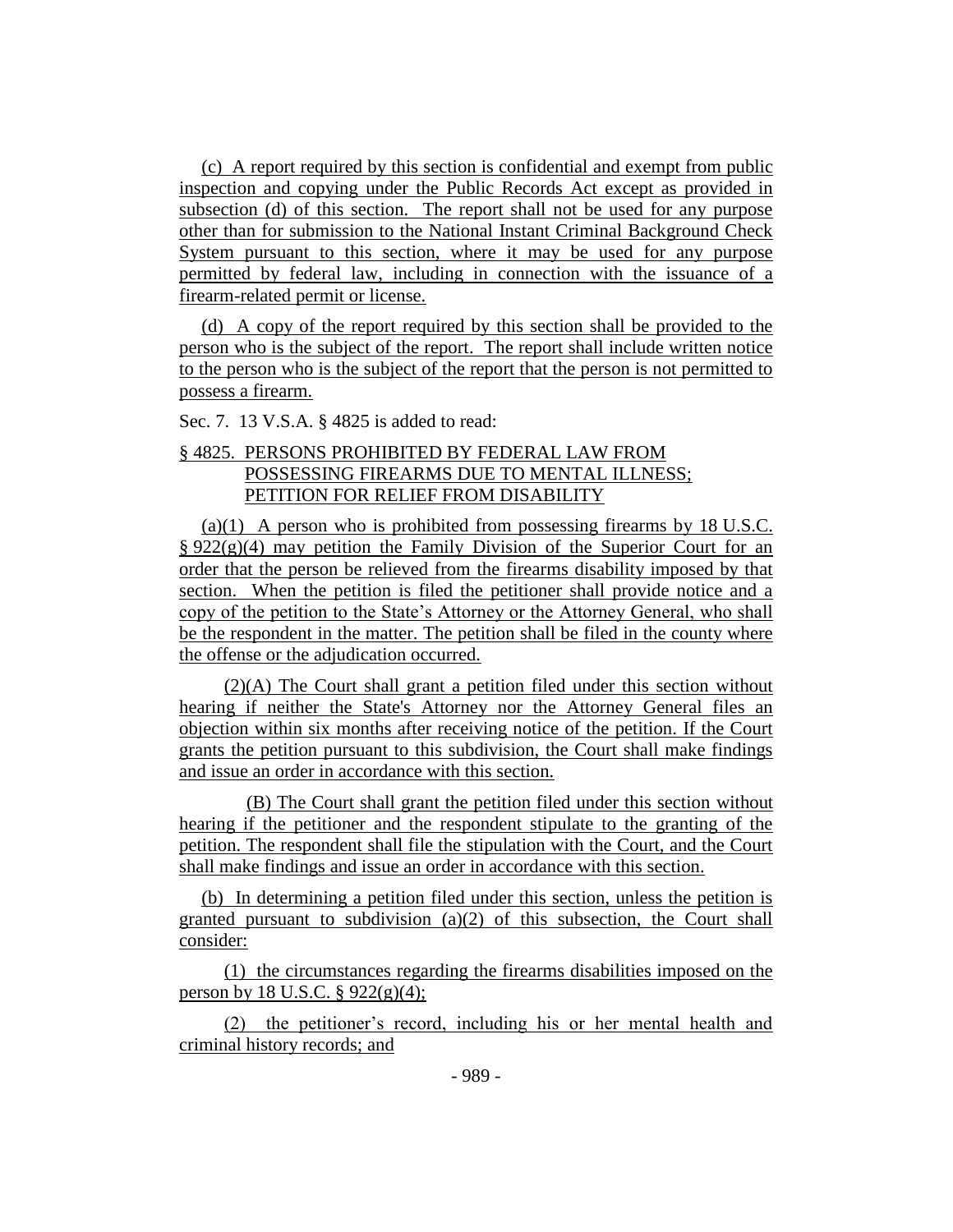(3) the petitioner's reputation, as demonstrated by character witness statements, testimony, or other character evidence.

(c)(1) The Court shall grant a petition filed under this section if it finds that the petitioner has demonstrated by a preponderance of the evidence that the person is no longer a person in need of treatment as defined in 18 V.S.A. § 7101(17).

(2) As the terms are used in this subsection, a finding that the person is no longer a person in need of treatment shall also mean that granting the relief will not be contrary to the public interest.

(d) If a petition filed under this section is granted, the Court shall enter an order declaring that the basis under which the person was prohibited from possessing firearms by 18 U.S.C. §  $922(g)(4)$  no longer applies. The Court shall inform the Federal Bureau of Investigation, the U.S. Attorney General, and the National Instant Criminal Background Check System of its decision.

(e) If the Court denies the petition, the petitioner may appeal the denial to the Vermont Supreme Court. The appeal shall be on the record, and the Supreme Court may review the record de novo.

(f) If the Court denies a petition filed under this section, no further petition shall be filed by the person until at least one year after the order of the trial court, or of the Supreme Court if an appeal is taken, becomes final.

(g) At the time a petition is filed pursuant to this section, the respondent shall give notice of the petition to a victim of the offense, if any, who is known to the respondent. The victim shall have the right to offer the respondent a statement prior to any stipulation or to offer the Court a statement. The disposition of the petition shall not be unnecessarily delayed pending receipt of a victim's statement. The respondent's inability to locate a victim after a reasonable effort has been made shall not be a bar to granting a petition.

(h) As used in this section, "reasonable effort" means attempting to contact the victim by first class mail at the victim's last known address and by telephone at the victim's last known telephone number.

## Sec. 8. REPORTING; DEPARTMENT OF MENTAL HEALTH; COURT ADMINISTRATOR

(a) The Department of Mental Health shall report to the Court Administrator on or before October 1, 2015 the names of all persons under the custody of the Department who on that date are subject to a hospitalization order issued pursuant to 18 V.S.A. § 7617(b)(1) or (2), a nonhospitalization order issued pursuant to 18 V.S.A. § 7617(b)(3), or an order that a person is a person in need of treatment pursuant to 13 V.S.A. § 4822. The Court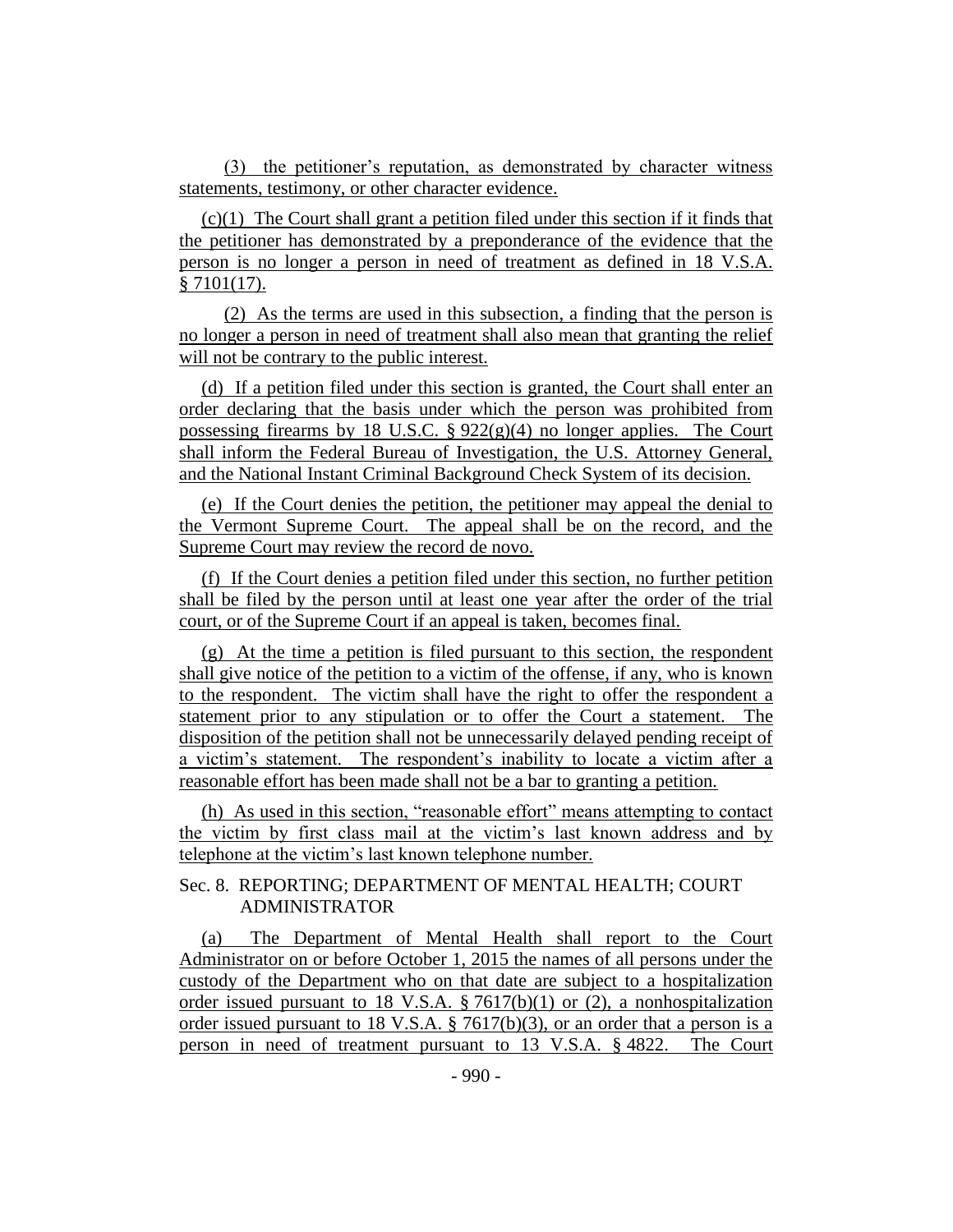Administrator shall report the names provided pursuant to this section to the National Instant Criminal Background Check System, established by Section 103 of the Brady Handgun Violence Prevention Act of 1993. The report shall include only information sufficient to identify the person, the reason for the report, and a statement that the report is made in accordance with 18 U.S.C.  $\S$  922(g)(4).

(b) Reports required by this section shall be submitted notwithstanding 18 V.S.A. § 7103 or any other provision of law.

(c) A report required by this section is confidential and exempt from public inspection and copying under the Public Records Act except as provided in subsection (d) of this section. The report shall not be used for any purpose other than for submission to the National Instant Criminal Background Check System pursuant to this section, where it may be used for any purpose permitted by federal law, including in connection with the issuance of a firearm-related permit or license.

(d) A copy of the report required by this section shall be provided to the person who is the subject of the report. The report shall include written notice to the person who is the subject of the report that the person is not thereafter permitted to possess a firearm.

#### Sec. 9. REPORTS

(a) On or before January 15, 2018, the Court Administrator, in consultation with the Commissioner of Mental Health and the Executive Director of State's Attorneys and Sheriffs, shall report to the Senate and House Committees on Judiciary, the Senate Committee on Health and Welfare, and the House Committee on Human Services on data compiled with respect to the legal requirements established by this act. The report shall include:

(1)(A) The number of persons reported to the National Instant Criminal Background Check System since October 1, 2015 pursuant to:

(i) 13 V.S.A. § 4824 (persons in custody of the Department of Mental Health as the result of an order issued under 13 V.S.A. § 4822); and

(ii) 18 V.S.A. § 7617a (persons in custody of the Department of Mental Health as the result of a hospitalization order issued under 18 V.S.A. § 7617(b)(1) or (2), or a nonhospitalization order issued under 18 V.S.A.  $§ 7617(b)(3)$ ; and

(B) with respect to each of the persons reported to the National Instant Criminal Background Check System pursuant to 13 V.S.A. § 4824 and 18 V.S.A. § 7617a since October 1, 2015, whether the person filed a petition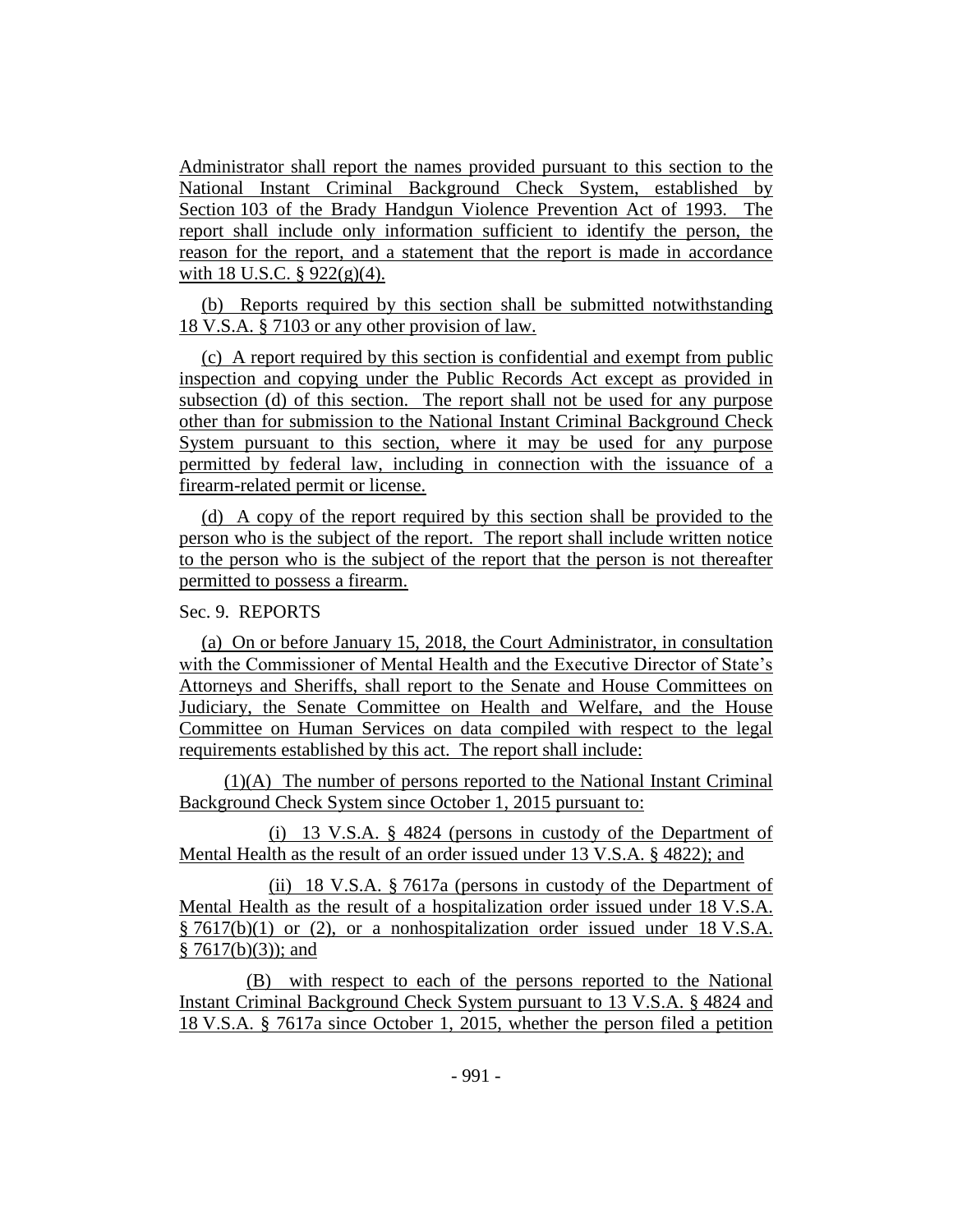for relief from disabilities pursuant to 13 V.S.A. § 4825, and whether the petition was granted, denied, or remains pending.

(2) The total number of petitions for relief from disabilities filed pursuant to 13 V.S.A. § 4825 since October 1, 2015, and the number of those petitions that were granted, denied, and remain pending.

(b) On or before January 15, 2018, the Executive Director of State's Attorneys and Sheriffs shall report to the Senate and House Committees on Judiciary the number of persons charged with violating 13 V.S.A. § 4017 since July 1, 2015, and the number of charges that resulted in conviction, dismissal, and acquittal.

Sec. 10. EFFECTIVE DATES; APPLICABILITY

(a) Secs. 1, 2, 3, 8, 9, and this section shall take effect on July 1, 2015.

(b) Secs. 4, 5, and 6 shall take effect on October 1, 2015, and shall apply to hospitalization orders issued pursuant to 18 V.S.A. § 7617(b)(1) or (2), nonhospitalization orders issued pursuant to 18 V.S.A. § 7617(b)(3), or orders that a person is a person in need of treatment pursuant to 13 V.S.A. § 4822 issued on or after that date.

(c) Sec. 7 shall take effect on October 1, 2015.

# **NOTICE CALENDAR**

## **Second Reading**

## **Favorable**

#### **J.R.S. 20.**

Joint resolution relating to the Vermont Student Assistance Corporation's lending authority.

#### **Reported favorably by Senator Doyle for the Committee on Education.**

(Committee vote: 6-0-0)

## **ORDERED TO LIE**

## **S. 137.**

An act relating to penalties for selling and dispensing marijuana.

**PENDING ACTION:** Committee Bill for Second Reading